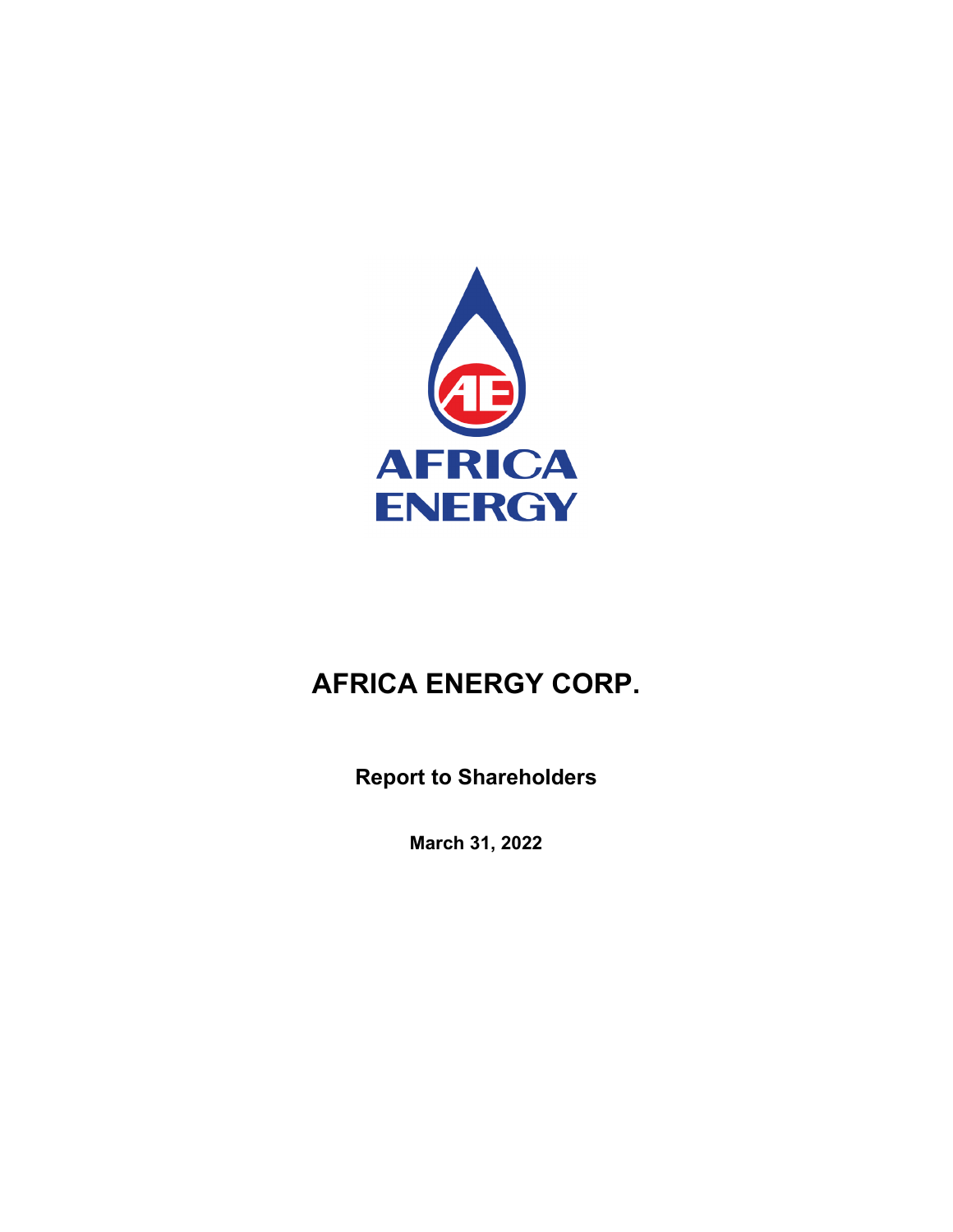#### **AFRICA ENERGY CORP. MANAGEMENT'S DISCUSSION AND ANALYSIS (Amounts expressed in United States dollars unless otherwise indicated) For the three months ended March 31, 2022 and 2021**

Management's discussion and analysis ("MD&A") focuses on significant factors that have affected Africa Energy Corp. and its subsidiaries (the "Company" or "Africa Energy") and such factors that may affect its future performance. In order to better understand the MD&A, it should be read in conjunction with the Company's unaudited consolidated financial statements for the three months ended March 31, 2022 and 2021, as well as the audited consolidated financial statements for the years ended December 31, 2021 and 2020 and related notes thereto.

The financial information in this MD&A is derived from the Company's unaudited consolidated financial statements that have been prepared in United States ("US") dollars, in accordance with International Financial Reporting Standards as issued by the International Accounting Standards Board.

The effective date of this MD&A is May 16, 2022.

Additional information about the Company and its business activities is available on SEDAR at [www.sedar.com](http://www.sedar.com/).

### **PROFILE AND STRATEGY**

Africa Energy Corp. is a Canadian oil and gas company with exploration assets in the Republic of South Africa ("South Africa") and the Republic of Namibia ("Namibia"). The Company is focused on high-impact exploration in Africa.

The Company owns 49% of the common shares and 100% of the Class B shares of Main Street 1549 Proprietary Limited ("Main Street 1549"). Main Street 1549 has a 10% participating interest in the Exploration Right for Block 11B/12B offshore South Africa ("Block 11B/12B"). In accordance with the Main Street 1549 shareholders agreement ("Main Street 1549 SHA"), the Company has the ability to trigger the sale of the 10% participating interest in Block 11B/12B to a wholly-owned subsidiary of Africa Energy (see details in the Operations Update section). The Company also holds a 27.5% participating interest in the Exploration Right for Block 2B offshore South Africa ("Block 2B") and an effective 14.6% participating interest in Petroleum Exploration License 37 offshore Namibia ("PEL 37").

The Company's common shares are traded on the TSX Venture Exchange in Toronto under ticker symbol "AFE" and the Nasdaq First North Growth Market in Stockholm under ticker symbol "AEC". Impact Oil and Gas Limited ("Impact") and Africa Oil Corp. ("AOC") are currently the Company's largest shareholders with 36.4% and 19.8%, respectively, of the issued and outstanding common shares of Africa Energy.

## **OPERATIONS UPDATE**

### **Block 11B/12B, Republic of South Africa**

The Company owns 49% of the common shares and 100% of the Class B shares of Main Street 1549, which holds a 10% participating interest in Block 11B/12B offshore South Africa ("Block 11B/12B Participating Interest"). The remaining 51% of the common shares of Main Street 1549 are held by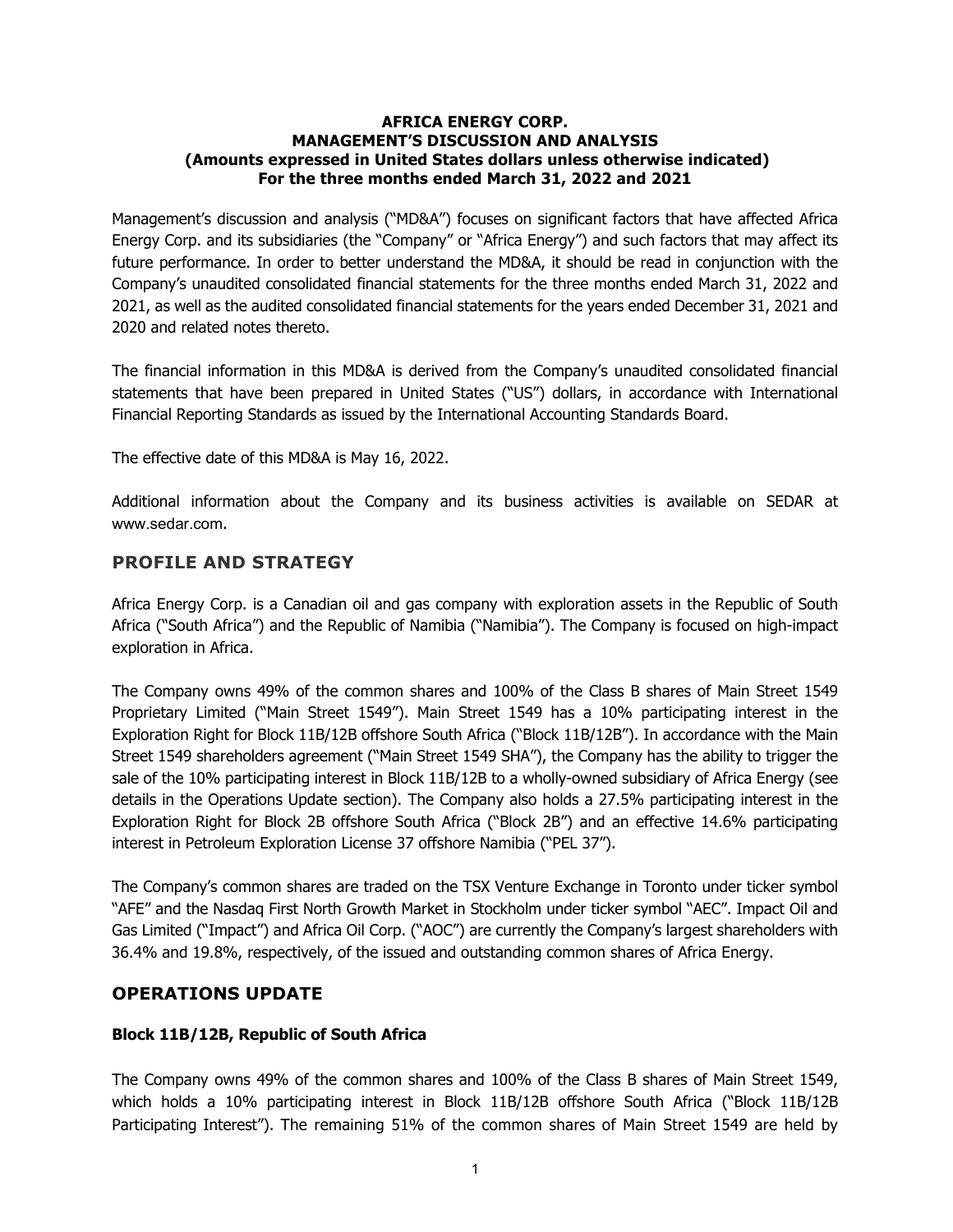Arostyle Investments (RF) (Proprietary) Limited ("Arostyle"). Block 11B/12B is operated by Total E&P South Africa BV ("Total"), a wholly-owned subsidiary of Total Energies, which holds a 45% participating interest with partners Qatar Petroleum International Upstream LLC, a wholly-owned subsidiary of Qatar Energy, and CNR International (South Africa) Limited ("CNRI"), a wholly-owned subsidiary of Canadian Natural Resources Limited, holding 25% and 20%, respectively. Africa Energy holds all of the Class B shares of Africa Energy UK Limited ("AEUK") and thereby 99.9% voting control. AEUK's sole asset is a loan to Arostyle that provides for an indirect financial interest in Main Street 1549.

In accordance with a definitive agreement entered into with Arostyle, amendments to the Main Street 1549 SHA provide that Africa Energy fund 100% of the obligations of Main Street 1549 by way of Class B share subscriptions, which provide a risk-adjusted return linked to the proceeds on any future sale of Main Street 1549 or the Block 11B/12B Participating Interest. In addition, the amendments to the Main Street 1549 SHA provide that either Africa Energy or Arostyle has the right to trigger the sale of the 10% participating interest in Block 11B/12B to a wholly-owned subsidiary of Africa Energy ("Arostyle Option"). The Arostyle Option is exercisable by either party for an unlimited period of time and will be subject to receiving all required regulatory approvals and joint venture partner consents and waivers. Exercise of the Arostyle Option would result in Arostyle being issued 64,455,916 Africa Energy shares. The Arostyle Option remains unexercised.

On October 28, 2020, the Company announced a significant gas condensate discovery on the Luiperd Prospect on Block 11B/12B. The discovery reconfirmed the world-class exploration play with substantial follow-on potential and follows the adjacent play-opening Brulpadda discovery in 2019 that proved a significant new petroleum province in the region.

The Luiperd-1X exploration well was drilled in approximately 1,800 meters of water by the Odfjell Deepsea Stavanger semi-submersible rig to a total depth of about 3,400 meters. The well targeted the hydrocarbons potential of a mid-Cretaceous aged deep marine sequence where fan sandstone systems are developed within combined stratigraphic/structural closure. The well encountered 73 meters of net gas condensate pay over a mid-Cretaceous high-quality reservoir interval and did not encounter the hydrocarbon/water contact.

The Luiperd-1X well was opened to flow on November 1, 2020. After several tests at different choke settings, the well reached a maximum constrained flowrate through a 58/64" choke of 33 million cubic feet per day of natural gas and 4,320 barrels of condensate per day, an aggregate of approximately 9,820 barrels of oil equivalent per day. The choke configuration could not be increased due to surface equipment limitations. The absolute open flow potential of the well is expected to be significantly higher than the restricted test rates. Due to the substantial exploration success at Luiperd, the joint venture has decided to proceed with development studies and engage with authorities on commercialization of gas.

The Luiperd discovery is located on Block 11B/12B in the Outeniqua Basin approximately 175 kilometers off the southern coast of South Africa. The block covers an area of approximately 19,000 square kilometers with water depths ranging from approximately 200 to 1,800 meters. The success at both the Luiperd-1X well and the Brulpadda-1AX well significantly de-risks the remaining Paddavissie Fairway prospects on Block 11B/12B.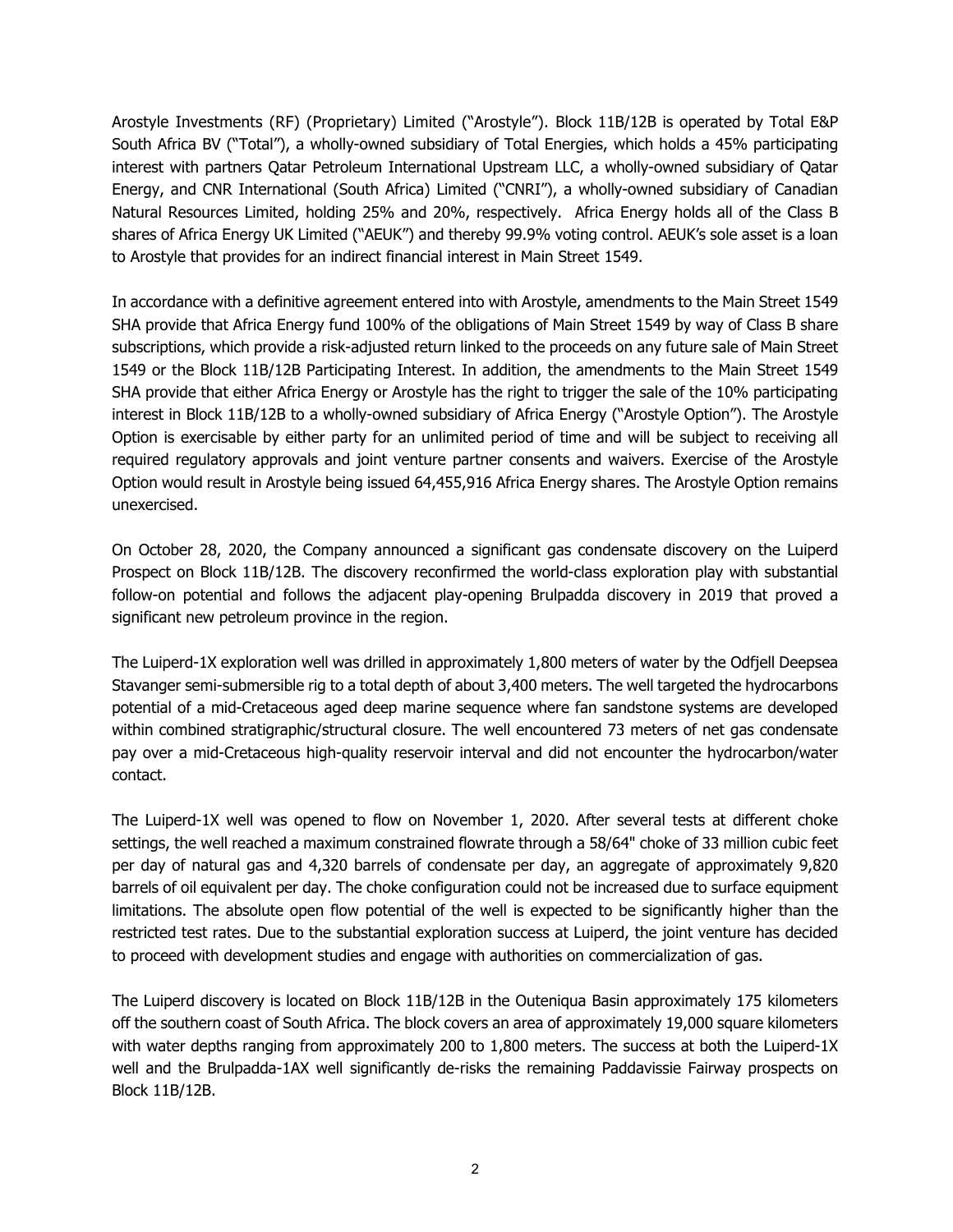The Company and its joint venture partners are contemplating an early production system ("EPS") for a phased development of the Paddavissie Fairway. The joint venture is currently performing development studies and preparing a field development plan and an environmental application with the intention of agreeing gas terms and submitting an application for a Production Right before the Exploration Right expires in September 2022. The EPS would provide first gas and condensate production from the Luiperd discovery and would accelerate the Block 11B/12B development timeline by utilizing existing nearby infrastructure on the adjacent block in order to supply gas to existing customers in Mossel Bay.

In September 2020, the Block 11B/12B joint venture received the fully-processed 2D seismic dataset from Shearwater GeoServices Holding AS for the 7,033 linear kilometer 2D seismic program completed in the first quarter of 2020 on Block 11B/12B. The Block 11B/12B joint venture is conducting a full interpretation and prospect analysis for the eastern part of the block. The initial technical analysis has identified multiple prospects and leads some of which have potential direct hydrocarbon indicators within the Kloofpadda Play Trend that is currently being matured for potential future exploration drilling.

In March 2021, the Block 11B/12B joint venture received the final fully-processed merged 3D seismic volume over the Paddavissie Fairway composed of a 2,305 square kilometer 3D seismic program acquired by Petroleum Geo-Services ASA ("PGS") in 2020 and a 570 square kilometers 3D seismic program acquired by Polarcus Limited in 2019. The improved quality of the final fully-processed 3D volume, resulting in significantly higher resolution, is expected to further reduce exploration risk. The final 3D volume has been integrated with the drilling and testing results to facilitate development studies. The initial technical analysis has identified multiple additional prospects within the greater Paddavissie Fairway with amplitudes conforming to structure that can be incorporated into any future development scheme.

The Block 11B/12B joint venture partnership is currently in the Third Renewal Period for the Block 11B/12B Exploration Right, which is for a period of two years ending September 7, 2022. Prior to the end of the Third Renewal Period, the Company expects the joint venture partnership to apply for a Production Right on Block 11B/12B.

### **Block 2B, Republic of South Africa**

Africa Energy has a 27.5% participating interest in Block 2B offshore South Africa. Block 2B is operated by a subsidiary of Eco (Atlantic) Oil & Gas Ltd., which acquired 100% of the shares of Azinam Limited on March 28, 2022. Eco holds a 50% participating interest, a subsidiary of Panoro Energy ASA ("Panoro") holds a 12.5% participating interest with Crown Energy AB ("Crown") indirectly holding the remaining 10%.

Block 2B is located offshore South Africa in the Orange Basin where both Total and Shell recently announced significant oil and gas discoveries offshore Namibia. The block covers 3,062 square kilometers off the west coast of South Africa 300 kilometers north of Cape Town with water depths ranging from 50 to 200 meters. Oil was discovered and tested by Soekor in the A-J1 borehole drilled in 1988. Thick reservoir sandstones were intersected between 2,985 meters and 3,350 meters. The well was tested and flowed 191 barrels of oil per day of 36-degree API oil from a 10-meter sandstone interval at about 3,250 meters. Significant prospectivity has been identified over the entire A-J graben area using 686 square kilometers of 3D seismic data acquired in 2013.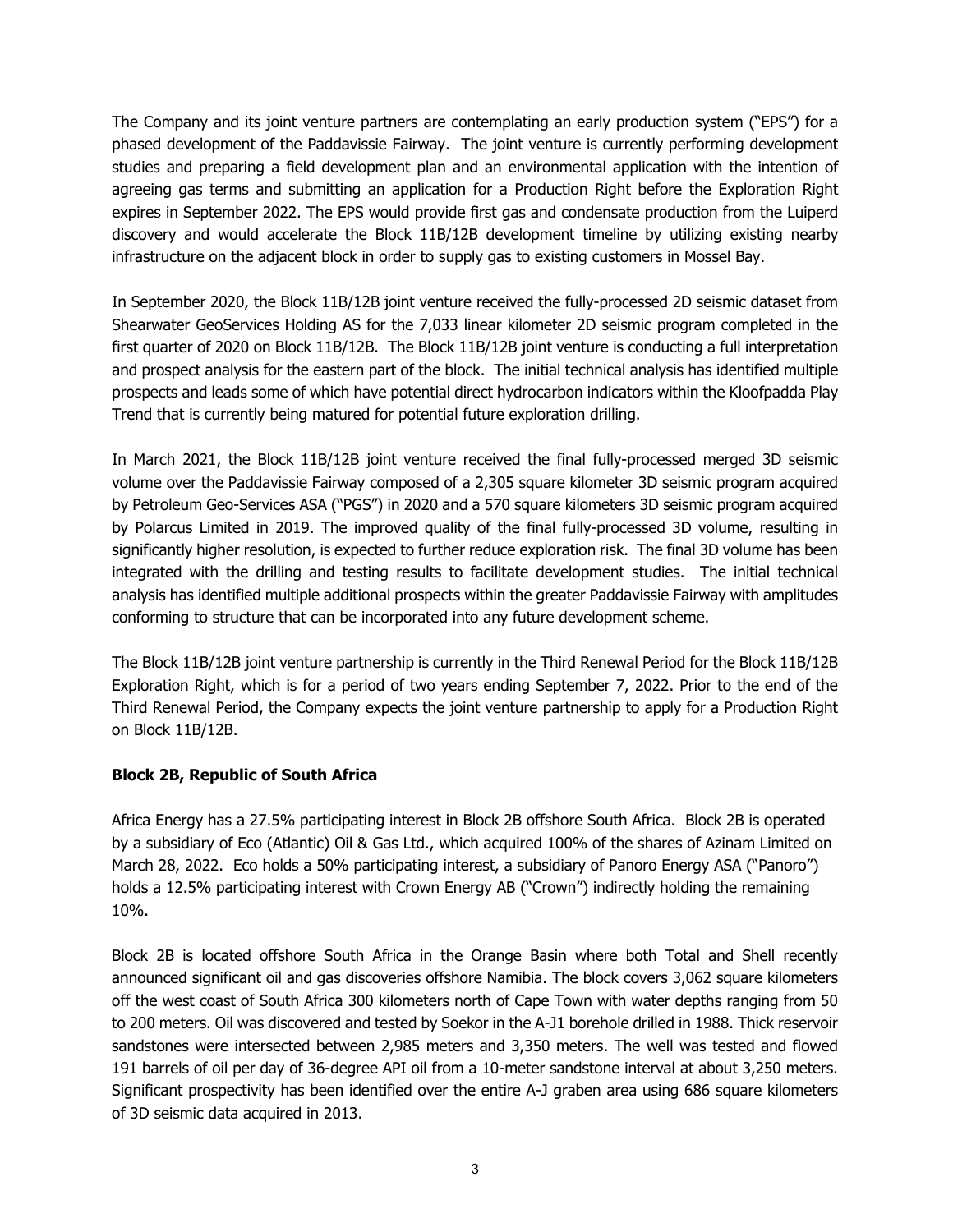On April 19, 2021, Africa Energy completed two farmout agreements whereby the Company transferred operatorship and an aggregate 62.5% participating interest in the Exploration Right for Block 2B. Africa Energy retains a 27.5% participating interest in Block 2B.

Africa Energy farmed-out a 50% participating interest and transferred operatorship in Block 2B to Azinam Limited, which was acquired by Eco on March 28, 2022. In consideration for the assignment of this interest, Africa Energy was paid \$0.8 million at close, which includes reimbursement of costs incurred prior to completion. In addition, Eco will pay a disproportionate amount of the Gazania-1 exploration well and other joint venture costs on behalf of the Company. To support this obligation, Eco placed \$20.1 million in escrow on April 14, 2022, subsequent to which Africa Energy repaid a \$1.5 million deposit to Eco.

Africa Energy farmed-out a 12.5% participating interest in Block 2B to Panoro Energy ASA ("Panoro"). In consideration for the assignment of this interest, Panoro will pay a disproportionate amount of the Gazania-1 exploration well costs on behalf of the Company.

On March 3, 2022, the Company and its joint venture partners entered into a drilling contract for the Island Innovator semi-submersible rig with Island Drilling Company AS for the upcoming drilling of the Gazania-1 well. Mobilization of the rig is expected in mid-July with spud of the well to occur in September 2022. The joint venture partnership completed a seabed survey and ordered a wellhead in the second half of 2021 in preparation for drilling.

The Block 2B joint venture partnership received approval for entry into the Third Renewal Period, which is for a period of two years and will expire on November 16, 2022. The Third Renewal Period includes an obligation to drill a well.

### **Petroleum Exploration License 37, Republic of Namibia**

The Company owns one-third of the shares of Pancontinental Namibia Pty Ltd. ("Pancontinental Namibia"), which holds a 43.85% participating interest in PEL 37 offshore the Republic of Namibia. The Company's effective interest in PEL 37 is therefore 14.6%. PEL 37 is operated by Tullow Namibia Ltd. ("Tullow"), which holds a 51.15% participating interest, with Paragon Oil and Gas (Pty) Ltd. holding the remaining 5%. Tullow has notified the joint venture partners of its intention to withdraw from PEL 37.

PEL 37 covers 17,295 square kilometers in the Walvis Basin offshore Namibia approximately 420 kilometers south of the Angolan-Namibian border. In September 2018, the Cormorant-1 well was drilled safely and efficiently in 548 meters of water by the Ocean Rig Poseidon drillship to a total depth of 3,855 meters. The Cormorant-1 well penetrated a 50-meter fan system within the Cormorant Prospect. Interbedded sandstones were encountered in the primary objective of the well but proved to be water bearing. Wet gas signatures, indicative of oil, were encountered in the overlying shale section. The well was plugged and abandoned.

Pancontinental Namibia is currently seeking an extension to the Second Renewal Exploration Period which expired on March 27, 2021. The PEL 37 joint venture partnership has fulfilled its obligations of the current exploration period.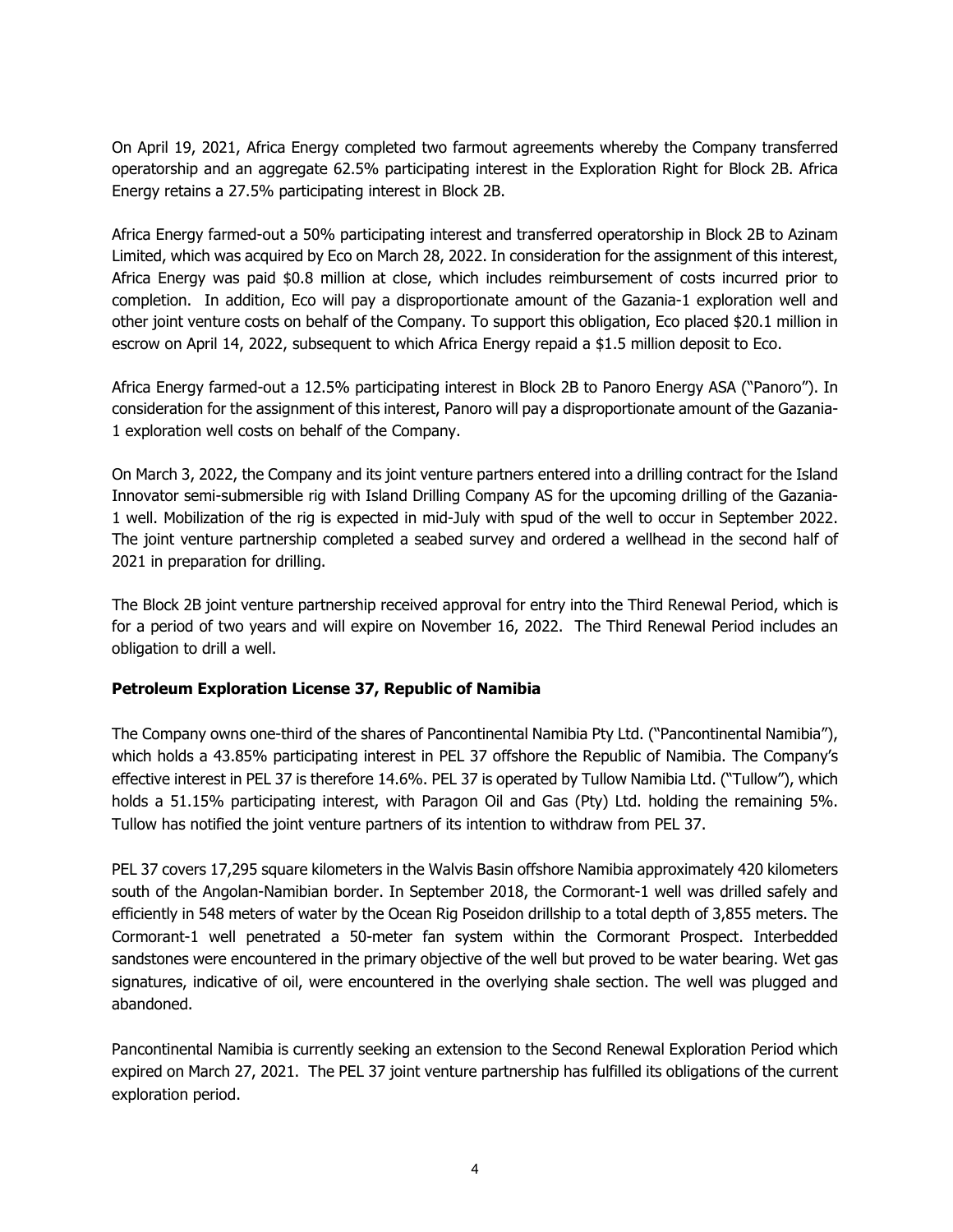## **OUTLOOK**

The Block 2B joint venture has contracted a semi-submersible rig to drill the Gazania-1 well, which is expected to spud in September 2022. Block 2B is located offshore South Africa in the Orange Basin where Total and Shell recently announced the large Venus and Graff oil and gas discoveries across the border offshore Namibia. The block has significant contingent and prospective resources in shallow water close to shore and includes the A-J1 discovery from 1988 that flowed light sweet crude oil to surface. Gazania-1 will target two large prospects seven kilometers up-dip from A-J1.

The Block 11B/12B joint venture is currently performing development studies and preparing a field development plan and an environmental application in order to submit an application for the Production Right by September 2022. The joint venture is contemplating an early production system ("EPS") for a phased development of the Paddavissie Fairway. The EPS would provide first gas and condensate production from the Luiperd discovery and would accelerate the Block 11B/12B development timeline by utilizing nearby infrastructure on the adjacent block in order to supply natural gas to customers in Mossel Bay. The EPS would significantly decrease the capital expenditures required to reach first production on Block 11B/12B. The Company expects that a full development of the Paddavissie Fairway would follow the EPS as the gas market expands in South Africa. We are encouraged by the 2D and 3D seismic data that has identified additional prospectivity in the Paddavissie Fairway and to the east, confirming the large exploration upside remaining across the block. The development of Block 11B/12B will have positive implications for the South African economy and will be critical in facilitating the country's energy transition beyond coal with a domestic natural gas supply.

## **COVID-19 UPDATE**

During 2020, we witnessed an unprecedented level of market volatility, oil price weakness and a substantial reduction in the world oil demand due to the impact of COVID-19 pandemic. We also saw a robust response by international oil producers led by the group of OPEC+ countries to reduce supply and address the challenge of demand destruction from the pandemic. The oil producers' response removed significant supply from the market, reducing inventories and allowing markets to rebalance. Global commodity prices have significantly improved since the first half of 2020, but uncertainty remains with respect to the future demand for oil resulting from potential virulent variants of COVID-19.

To date, we have not seen a significant impact on our operations. In an effort to protect the health and safety of employees, the Company has allowed all of its employees to work from home and has restricted all unnecessary travel.

On Block 11B/12B, Total, acting as the operator, monitored COVID-19's impact on operations closely. The completed seismic survey and drilling and testing of the Luiperd-1X exploration well were not impacted by the current health crises beyond certain delays. Total worked closely with the South African Government authorities and the drilling contractors to ensure that drilling operations concluded safely and efficiently.

On Block 2B, the Company and its joint venture partners are focused on the planning and logistics to drill the Gazania-1 well. The joint venture partners, led by Eco as operator, will work closely with the drilling contractor to limit the impact of COVID-19 on drilling operations.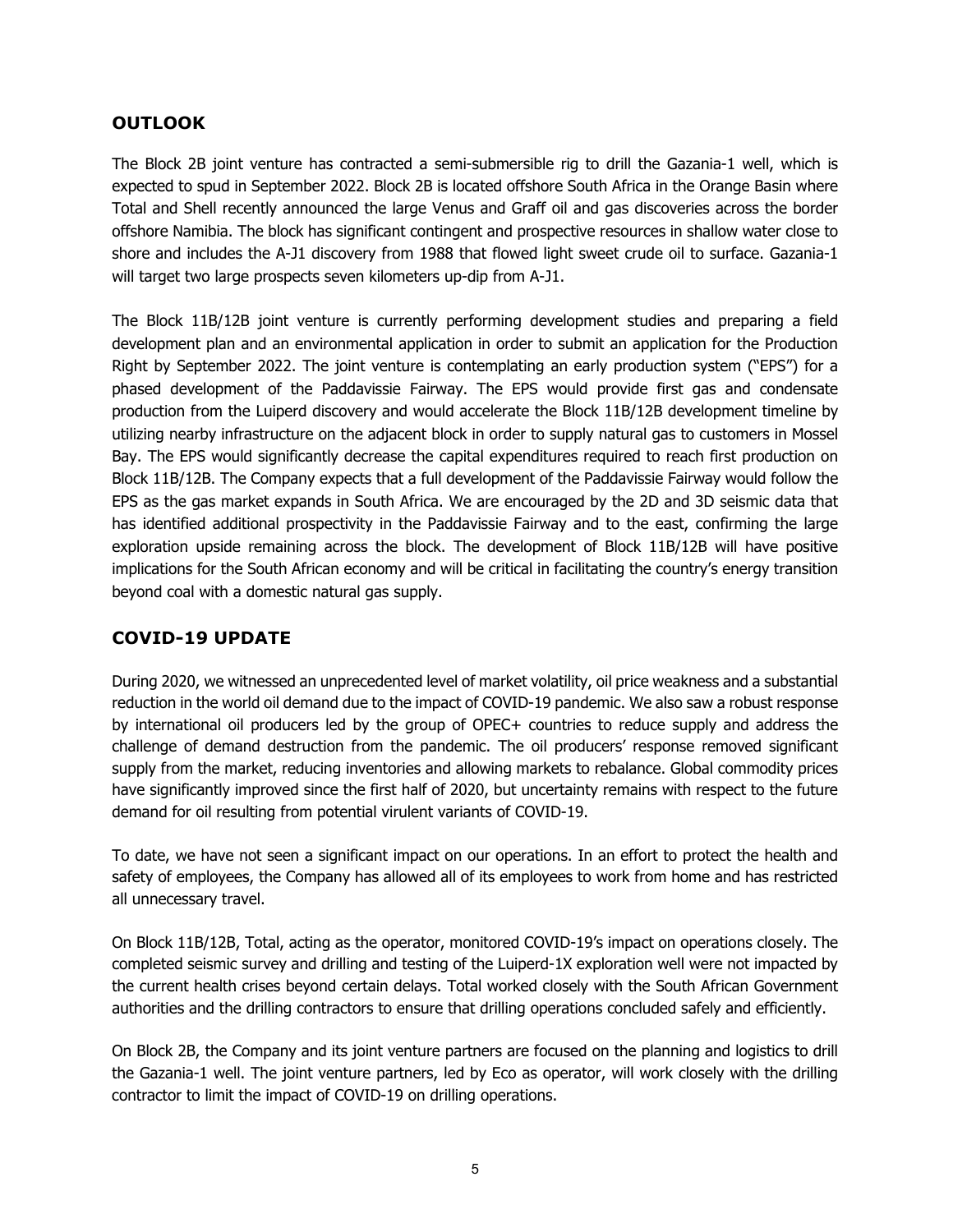# **SELECTED QUARTERLY INFORMATION**

| Three months ended                           | 31-Mar                   | 31-Dec                   | 30-Sep    | 30-Jun    | 31-Mar    | 31-Dec    | 30-Sep   | 30-Jun  |
|----------------------------------------------|--------------------------|--------------------------|-----------|-----------|-----------|-----------|----------|---------|
| (thousands, except per share amounts)        | 2022                     | 2021                     | 2021      | 2021      | 2021      | 2020      | 2020     | 2020    |
| Operating income / (expense) (\$)            | (2,517)                  | 25,210                   | (555)     | (705)     | (2, 374)  | (858)     | (1, 138) | (559)   |
| Foreign exchange (loss)/gain (\$)            | 118                      | (27)                     | (32)      | 21        | (3)       | 127       | 22       | 50      |
| Interest and other income (\$)               | 4                        |                          |           | 9         | 11        | 26        | 18       | 40      |
| Net income / (loss) $(\$)$                   | (2,395)                  | 25,187                   | (582)     | (675)     | (2,366)   | (705)     | (1,098)  | (469)   |
| Weighted average shares - Basic              | 1,398,603                | 1,397,290                | 1,395,923 | 1,395,528 | 1,395,333 | 1,155,276 | 798.067  | 790,639 |
| Weighted average shares - Diluted            | 1,398,603                | 1,409,287                | 1,395,923 | 1,395,528 | 1,395,333 | 1,155,276 | 798,067  | 790,639 |
| Basic income / (loss) per share $(\$)$       | (0.00)                   | 0.02                     | (0.00)    | (0.00)    | (0.00)    | (0.00)    | (0.00)   | (0.00)  |
| Diluted income / (loss) per share $(\$)$     | (0.00)                   | 0.02                     | (0.00)    | (0.00)    | (0.00)    | (0.00)    | (0.00)   | (0.00)  |
| Exploration and evaluation expenditures (\$) | $\overline{\phantom{0}}$ | $\overline{\phantom{a}}$ |           | (30)      | (170)     | (19)      | (29)     | (69)    |

As the Company is in the exploration stage, no oil and gas revenue has been generated to date.

Operating expenses increased during the third and fourth quarters of 2020 due to professional fees incurred relating to the transactions to increase the Company's effective interest in Block 11B/12B. Operating expenses increased during the first quarter of 2021 as the Company paid bonuses to employees in the quarter and incurred professional fees relating to the completion of the Block 2B farmout agreements. The Company recorded operating income in the fourth quarter of 2021 due to a \$27.1 million non-cash gain on revaluation of the financial asset. The non-cash gain on revaluation of the financial asset relates to the Company's investment in Block 11B/12B and is due to increases in the base assumptions for commodity prices. With the exception of the non-cash gain on revaluation of the financial asset, overall operating expenses in the first quarter of 2022 were higher than the fourth quarter of 2021 as the Company paid annual bonuses and granted stock options to directors, officers, employees and consultants during the quarter.

Foreign exchange gains and losses incurred by the Company are the result of holding Canadian dollars and South African Rand used to fund a portion of the Company's operating expenses. The Company does not currently hedge its foreign currency exchange exposure.

Interest income fluctuates in accordance with cash balances, the currency of the cash and prevailing market interest rates. The Company holds the vast majority of its cash in US dollars, the Company's functional currency.

Weighted average shares increased during the third quarter of 2020 due to the financing that closed in September 2020. Weighted average shares increased during the fourth quarter of 2020 and first quarter of 2021 due to the Company issuing 509,092,771 common shares to Impact pursuant to the completion of a subscription agreement in November 2020.

Oil and gas expenditures incurred to date related to license fees, geological and geophysical analysis and drilling preparation on Block 2B. The Company has incurred costs up to the third quarter of 2021 associated with planning the Gazania-1 exploration well, subsequent to which the Company's working interest share of expenditures were funded by the other joint venture partners.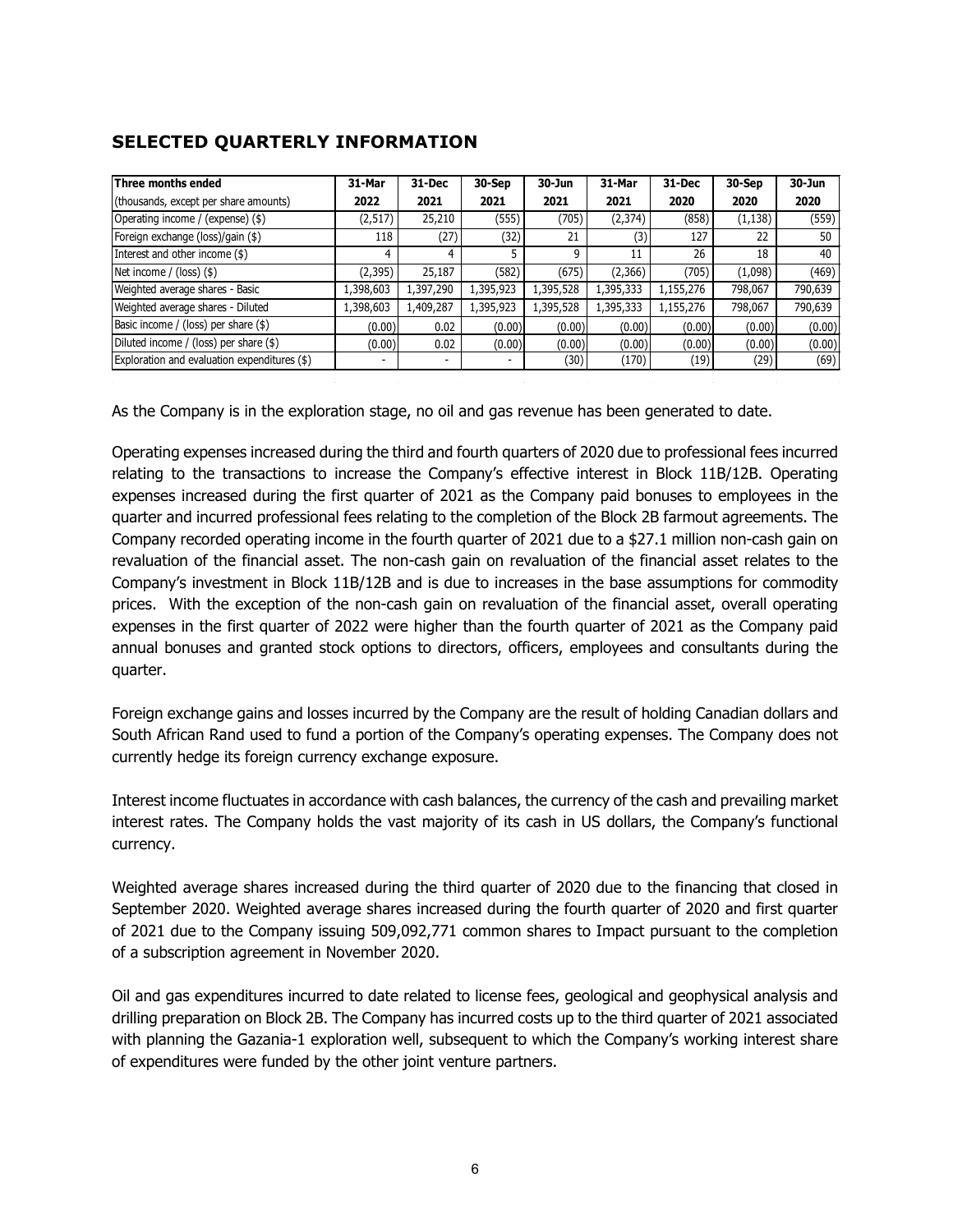## **RESULTS OF OPERATIONS**

| (thousands)                           | Three months Three months<br>ended<br>March 31,<br>2022 |    |       |
|---------------------------------------|---------------------------------------------------------|----|-------|
| Salaries and benefits                 | \$<br>938                                               | \$ | 1,709 |
| Stock-based compensation              | 1,133                                                   |    | 154   |
| Consulting fees                       | 168                                                     |    | 102   |
| Office and general                    | 62                                                      |    | 59    |
| Depreciation                          | 13                                                      |    | 9     |
| Professional fees                     | 83                                                      |    | 188   |
| Stock exchange and filing fees        | 104                                                     |    | 148   |
| Share of loss from equity investments | 16                                                      |    | 5     |
| Operating expenses                    | 2,517                                                   | \$ | 2,374 |

Operating expense increased by \$0.1 million for the three months ended March 31, 2022 compared to the same period in 2021. Salary and benefit costs decreased by \$0.8 million due to a reduction in annual bonuses paid compared to the same period in 2021. Stock-based compensation increased by \$1.0 million compared to the same period in 2021 as stock options were granted to directors, officers, employees and consultants of the Company during the quarter, of which one-third vest immediately, versus nil in the first quarter of the prior year. Professional fees decreased by \$0.1 million due to legal fees incurred during the three months ended March 31, 2021 associated with the farmout of Block 2B.

## **INVESTMENT IN MAIN STREET 1549**

At March 31, 2022, Africa Energy holds 49% of the common shares and 100% of the Class B Shares of Main Street 1549, a private South African entity. The remaining 51% of the common shares of Main Street 1549 are held by Arostyle. Main Street 1549 holds a 10% participating interest in the Exploration Right for Block 11B/12B offshore South Africa. Africa Energy holds all of the Class B shares of AEUK and thereby 99.9% voting control, whose sole asset is a loan to Arostyle that provides for an indirect financial interest in Main Street 1549.

At March 31, 2022, the Company accounted for its investment in Main Street 1549 as follows: \$248.2 million as a financial asset and \$1.6 million as an equity investment.

In accordance with a definitive agreement entered into with Arostyle, amendments to the Main Street 1549 SHA provide that Africa Energy fund 100% of the obligations of Main Street 1549 by way of Class B share subscriptions, which provide a risk-adjusted return linked to the proceeds on any future sale of Main Street 1549 or the Block 11B/12B Participating Interest. In addition, the amendments to the Main Street 1549 SHA provide that either Africa Energy or Arostyle has the right to trigger the sale of the 10% participating interest in Block 11B/12B to a wholly-owned subsidiary of Africa Energy. The Arostyle Option is exercisable by either party for an unlimited period of time and will be subject to receiving all required regulatory approvals and joint venture partner consents and waivers. Exercise of the Arostyle Option would result in Arostyle being issued 64,455,916 Africa Energy Shares. The Arostyle Option remains unexercised.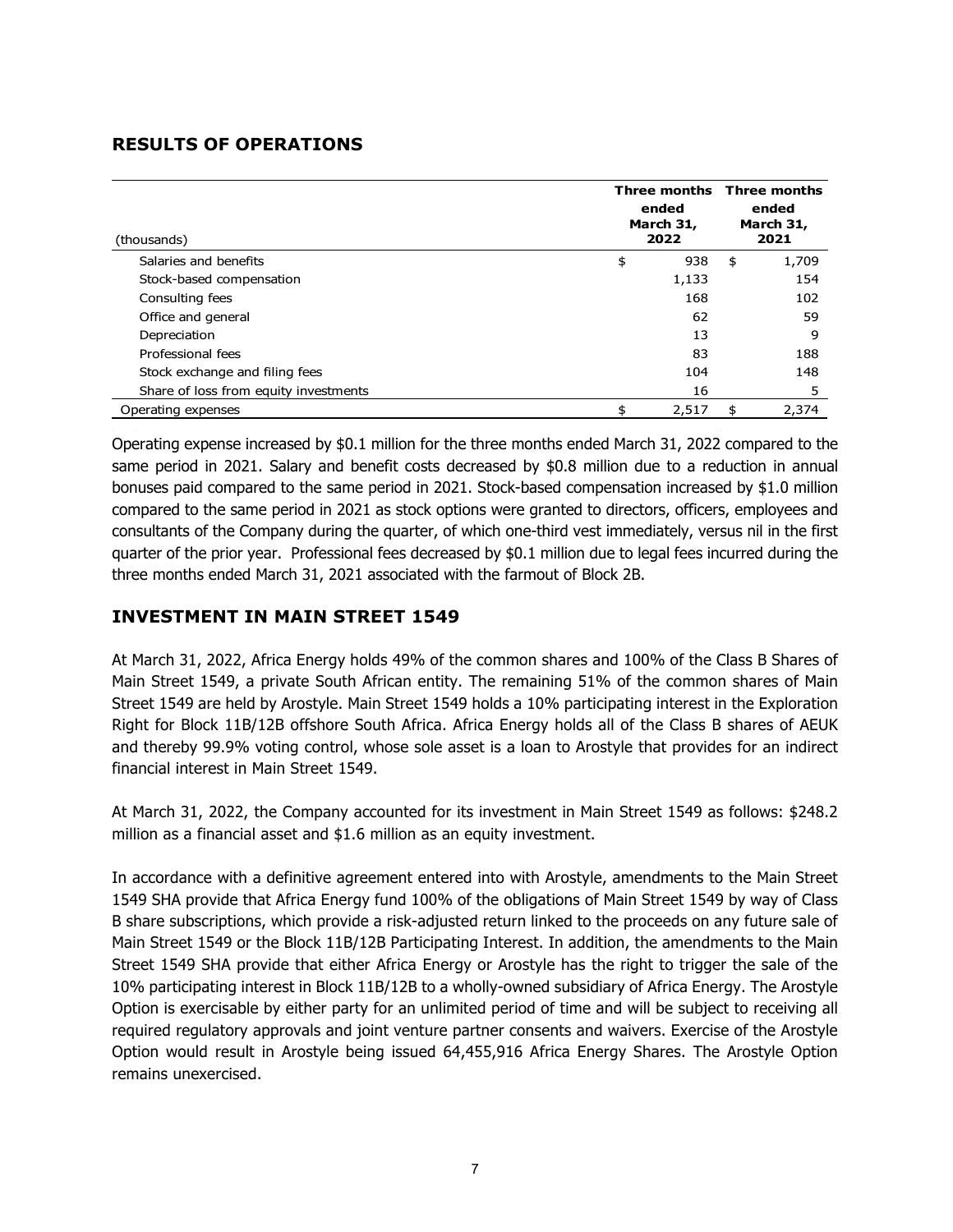During the three months ended March 31, 2022, the Company invested \$0.3 million in Main Street 1549 by way of Class B share subscriptions (for the year ended December 31, 2021, \$5.6 million).

The Main Street 1549 SHA provides priority dividend distribution entitlement by class of share. For accounting purposes, shares that have priority distribution entitlements do not meet the definition of a Solely Payments of Principal and Interest, and therefore the majority of the investment in Main Street 1549 was derecognized from the equity investment and recorded as a financial instrument at fair value through profit or loss ("FVTPL").

In order to value the financial asset recognized at FVTPL, the Company estimated the priority dividend distributions to be received by the Company as this represents fair value of future cash flows to be received by Africa Energy in accordance with the amended Main Street 1549 SHA. The total proceeds estimated to be received by Main Street 1549 to be distributed to its shareholders were based on a discounted future cash flow model of the Company's effective interest in Block 11B/12B. For accounting purposes, the Company used a discount rate of 16.4% (December 31, 2021, 16.4%), a base gas price of \$8.14/mcf (December 31, 2021, \$8.14/mcf) and a base Brent oil price of \$67/bbl (December 31, 2021, \$67/bbl) to determine the fair value of the financial asset, which was estimated to be \$248.2 million at March 31, 2022 (December 31, 2021, \$247.9 million). The value of the remaining, non-priority dividends for common shares to be received by the Company was estimated to be \$1.6 million and accounted for as an equity investment.

For the three months ended March 31, 2022, no gain or loss was recorded on revaluation of the financial asset. For the year ended December 31, 2021, the Company recorded a \$27.1 million non-cash gain on revaluation of the financial asset due to increases in the base assumptions for commodity prices. Note, there is no guarantee that the estimated commodity prices will be realized in the event the development proceeds.

As at March 31, 2022, a one percent increase in the effective discount rate would have resulted in a reduction in disposal proceeds of \$37.0 million. A one percent decrease in the effective discount rate would have resulted in an increase in disposal proceeds of \$42.7 million. An increase in the gas price of \$1/mcf would result in an increase in disposal proceeds of \$37.7 million and a decrease of \$1/mcf would result in a decrease in disposal proceeds of \$37.9 million. An increase in the Brent oil price of \$5/bbl would result in an increase of disposal proceeds of \$12.9 million and a decrease of \$5/bbl would result in a decrease in disposal proceeds of \$12.9 million. In terms of the actual disposal proceeds used in the model, a \$30.0 million increase/decrease in the disposal proceeds would create an aftertax impact of \$27.0 million.

In accordance with the Block 11B/12B farmin agreements entered into with each of Total and CNRI, in the event of a commercial discovery and granting of a production right, Main Street 1549 will be obligated to fund a discovery bonus. If the proposed development is for exploitation of predominantly oil, Main Street 1549 will be obligated to pay Total and CNRI up to \$90.0 million depending on the amount of reserves at that time. If the proposed development is for exploitation of gas, Main Street 1549 will be obligated to pay Total and CNRI up to \$24.0 million depending on the amount of reserves at that time. If the joint venture partnership on Block 11B/12B applies for a Production Right, the Company may be required to provide suitable guarantees at the time of application to support its discovery bonus obligation.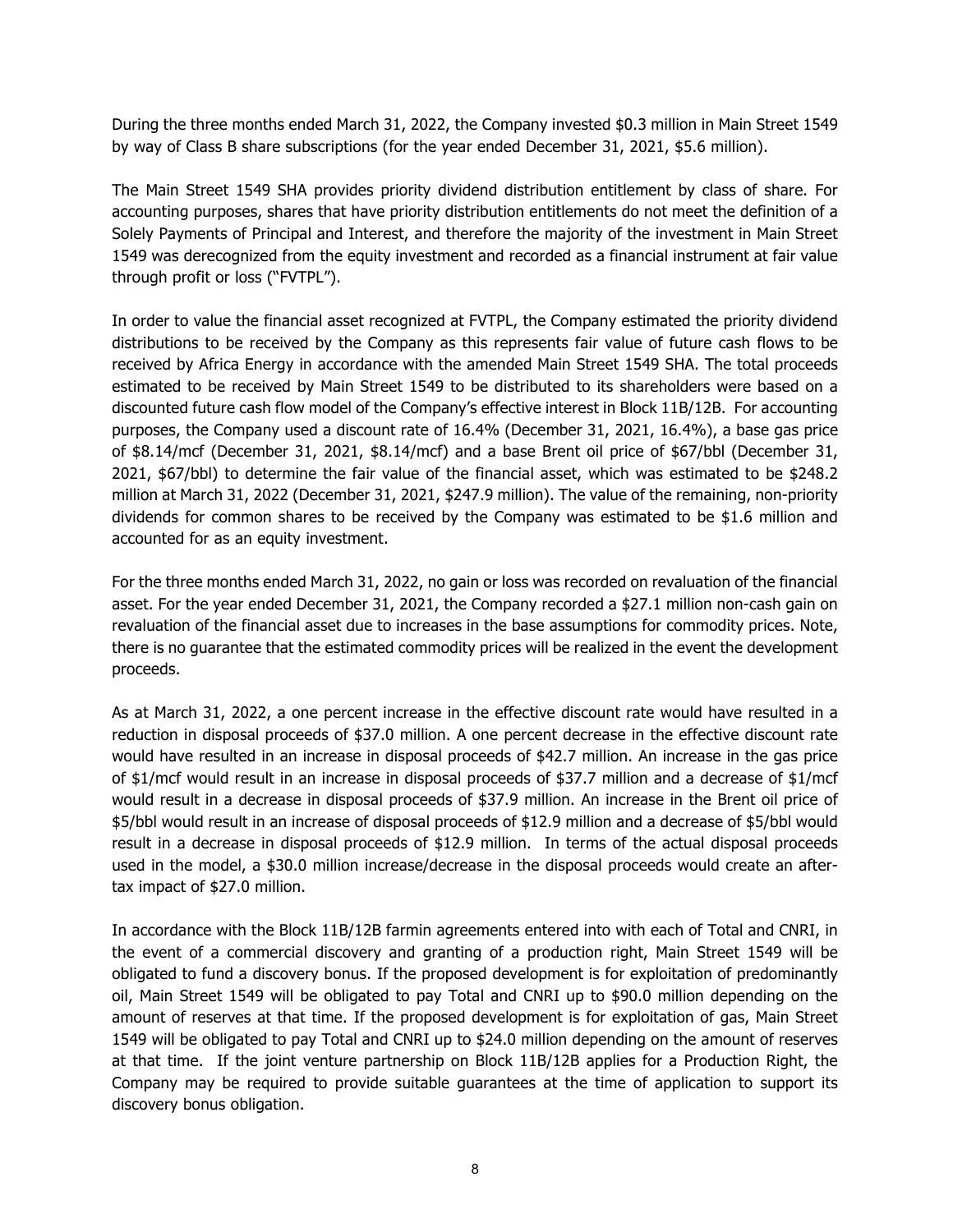At March 31, 2022, Main Street 1549 has not accrued any material obligations related to the commercial discovery bonus.

The Company recognized a loss of \$0.02 million for the three months ended March 31, 2022, relating to its share of the loss from its equity investment in Main Street 1549 (the Company recognized losses of \$0.005 million for the three months ended March 31, 2021).

The Company has determined there are no indicators of impairment in Main Street 1549 at March 31, 2022.

### **INVESTMENT IN PANCONTINENTAL NAMIBIA**

The Company owns one-third of the shares of Pancontinental Namibia, which holds a 43.85% participating interest in PEL 37 offshore the Republic of Namibia. The Company's effective interest in PEL 37 is therefore 14.6%. Pancontinental Namibia is currently seeking an extension to the Second Renewal Exploration Period, which expired on March 27, 2021. The PEL 37 joint venture partnership has fulfilled its obligations of the current exploration period. The Company fully wrote off the value of its investment in Pancontinental Namibia in 2018.

### **INTANGIBLE EXPLORATION ASSETS**

|                               | March 31, | December 31, |
|-------------------------------|-----------|--------------|
| (thousands)                   | 2022      | 2021         |
|                               |           |              |
| Intangible exploration assets | 6.525     | 6,525        |

No expenditures were capitalized to intangible exploration assets relating to Block 2B during the three months ended March 31, 2022 (for the three months ended March 31, 2021, \$0.2 million).

On April 19, 2021, Africa Energy completed two farmout agreements whereby the Company transferred operatorship and an aggregate 62.5% participating interest in the Block 2B Exploration Right. Africa Energy retained a 27.5% participating interest in Block 2B.

Africa Energy farmed-out a 50% participating interest and transferred operatorship in Block 2B to Azinam Limited, which was acquired by Eco on March 28, 2022. In consideration for the assignment of this interest, Africa Energy was paid \$0.8 million at close, which includes reimbursement of costs incurred prior to completion. In addition, Eco will pay a disproportionate amount of the Gazania-1 exploration well and other joint venture costs on behalf of the Company. To support this obligation, Eco placed \$20.1 million in escrow on April 14, 2022, subsequent to which Africa Energy repaid a \$1.5 million deposit to Eco.

Africa Energy farmed-out a 12.5% participating interest in Block 2B to Panoro. In consideration for the assignment of this interest, Panoro will pay a disproportionate amount of the Gazania-1 exploration well costs on behalf of the Company.

At March 31, 2022, intangible exploration assets were not impaired as there were no indicators for impairment, therefore a full impairment test was not performed.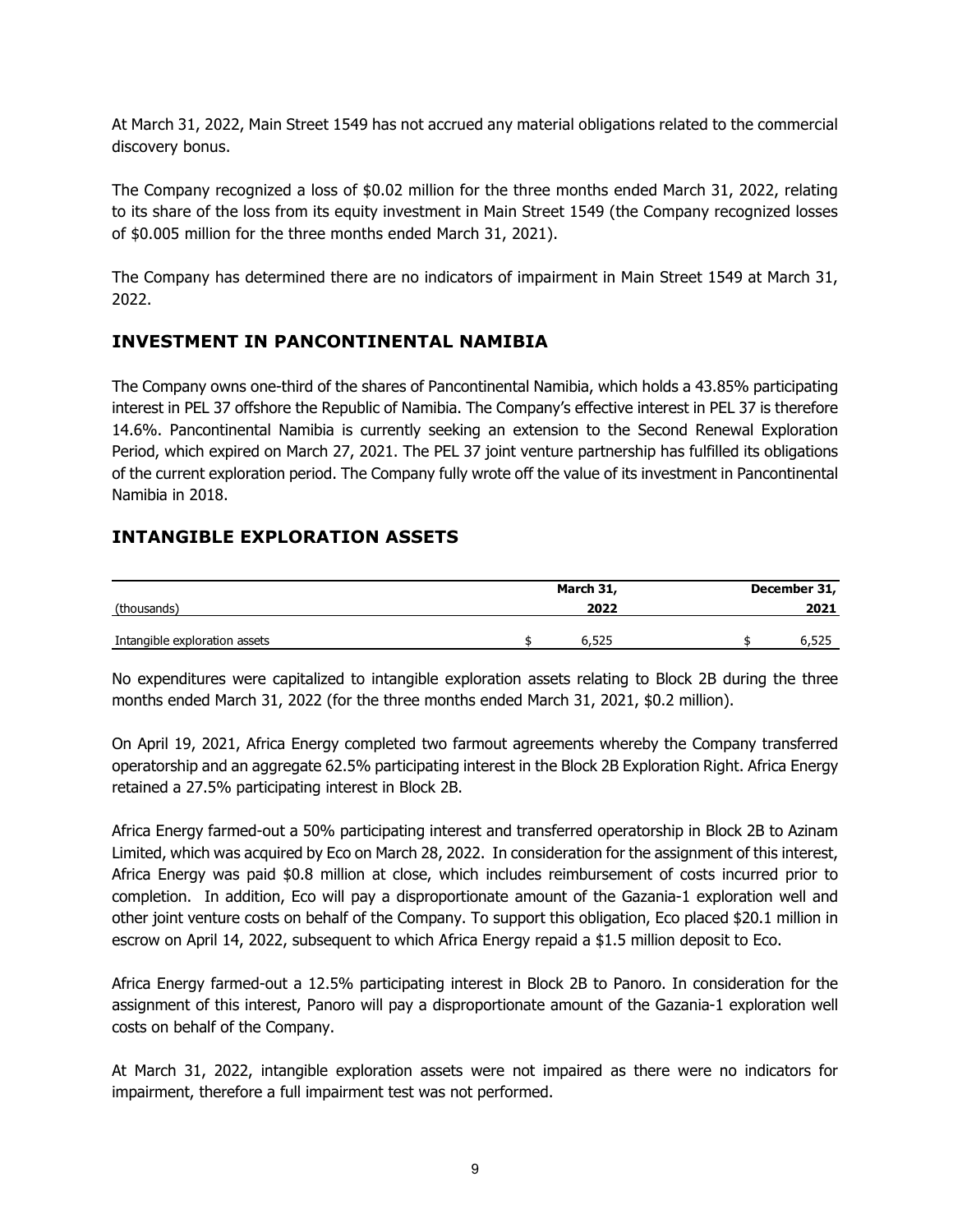# **LIQUIDITY AND CAPITAL RESOURCES**

At March 31, 2022, the Company had cash of \$9.5 million and working capital of \$8.0 million compared to cash of \$10.9 million and working capital of \$9.5 million at December 31, 2021. The reduction in cash and working capital since December 31, 2021, can be attributed to cash based operating expenditures and the investments in Main Street 1549 required to fund Block 11B/12B expenditures.

The Company's working capital position may not provide it with sufficient capital resources to execute future potential exploration, appraisal and development expenditure plans. To finance its future acquisition, exploration, development and operating costs, Africa Energy may require additional financing from external sources, including issuance of new shares, issuance of debt or executing working interest farmout or disposition arrangements. There can be no assurance that such financing will be available to the Company when needed or, if available, that it will be offered on terms acceptable to Africa Energy.

## **STOCK-BASED COMPENSATION**

The Company uses the fair value method of accounting for stock options granted to directors, officers, employees and consultants whereby the fair value of all stock options granted is recorded as a charge to operations. Stock-based compensation for the three months ended March 31, 2022, was \$1.1 million compared to \$0.2 million for the three months ended March 31, 2021. During the three months ended March 31, 2022, 21.8 million stock options were granted to directors, officers, employees and consultants of the Company, of which one-third vested immediately, compared to no options granted during the three months ended March 31, 2021.

# **RELATED PARTY TRANSACTIONS**

# TRANSACTIONS WITH AFRICA OIL CORP ("AOC"):

At March 31, 2022, AOC owned 19.8% of the common shares of Africa Energy.

Under the terms of the General Service Agreement between AOC and the Company for the provision of administrative services, AOC invoiced the Company \$0.01 million during the three months ended March 31, 2022 (\$0.02 million for the three months ended March 31, 2021). At March 31, 2022, the outstanding balance payable to AOC was \$ nil (at December 31, 2021, \$ nil). The service fee charged to the Company by AOC is for the provision of administrative services and is intended to cover the administrative and salary costs paid by AOC on behalf of Africa Energy. The service fee is recognized as part of consulting fees.

Under the terms of the General Technical and Administrative Service Agreement with Africa Oil SA Corp. ("AOSAC"), a wholly-owned subsidiary of AOC, the Company invoiced AOSAC \$0.1 million during the three months ended March 31, 2022 (\$0.1 million for the three months ended March 31, 2021). The consulting fee charged to AOSAC by the Company is intended to cover the costs of the Company's employees that are providing AOSAC with technical and administrative services related to AOC's interest in Block 3B/4B offshore South Africa. The consulting fee is recognized as a reduction in salaries and benefits expense, and office and general costs.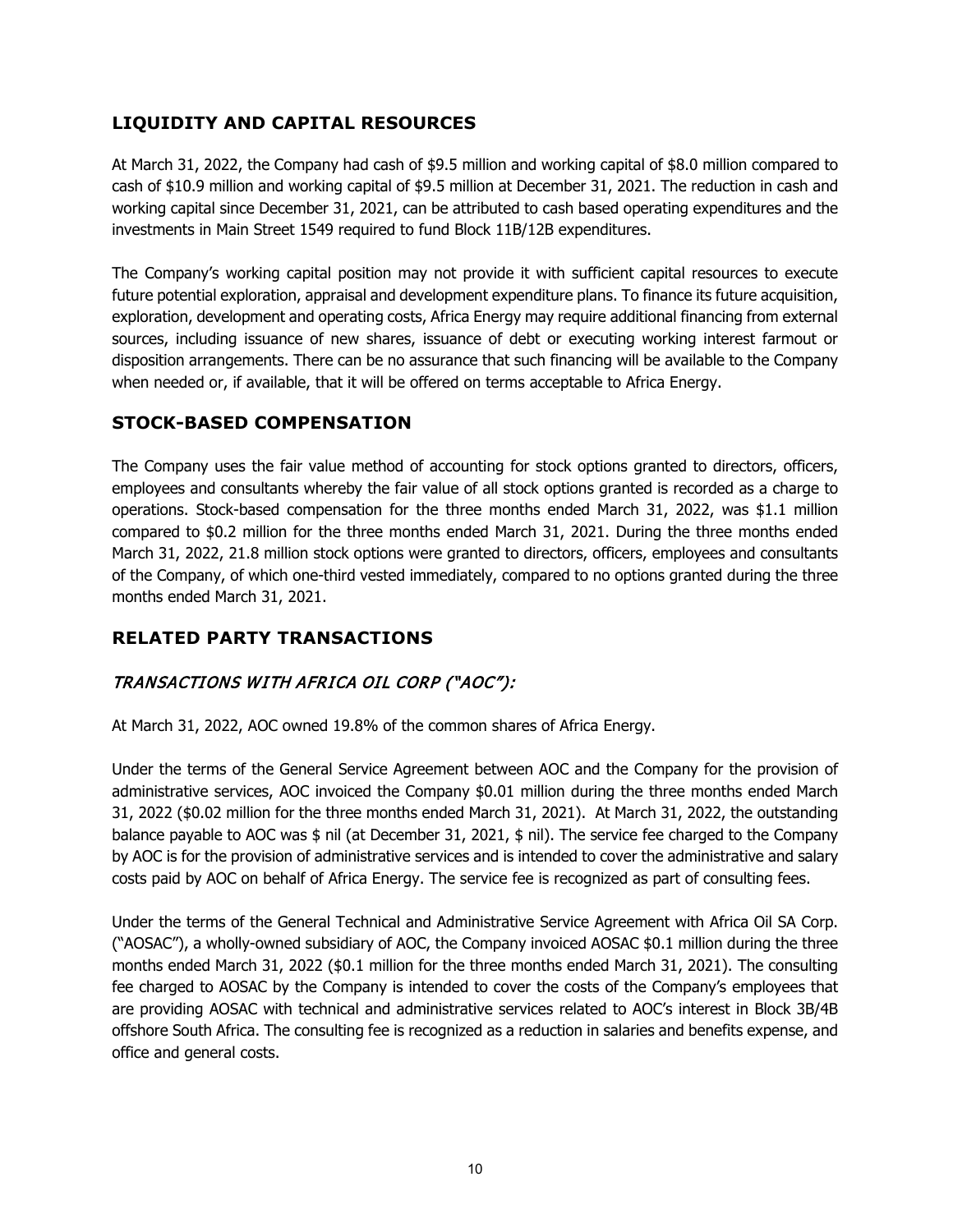## **COMMITMENTS AND CONTINGENCIES**

## BLOCK 2B, REPUBLIC OF SOUTH AFRICA

Under the terms of the Block 2B Exploration Right, the Company and its partners are currently in the Third Renewal Period, which is set to expire on November 16, 2022. The Third Renewal Period includes an obligation to drill a well.

Under the Thombo Share Purchase Agreement, the Company may be obligated to issue up to an additional 20 million common shares of Africa Energy and to pay up to \$1.5 million in additional contingent cash and/or shares of Africa Energy, at the option of the Company, if certain milestones associated with the commercialization of Block 2B are achieved.

At March 31, 2022, management has assessed the likelihood and timing of future drilling and has not accrued any significant obligations related to the above contingent consideration.

Under the farm-in agreement with a subsidiary of Crown, the Company is obligated to fund Crown's remaining 10% participating interest of costs associated with the drilling and testing of the next well on Block 2B. The Company expects that its obligation to fund Crown will be covered under the terms of the farmout agreements completed with Eco and Panoro. For details on the farmout agreements and funding obligations, see discussion under 'Operations Update, Block 2B Republic of South Africa'.

## **OUTSTANDING SHARE DATA**

The following table outlines the maximum potential impact of share dilution upon full execution of outstanding convertible instruments as at the effective date of this MD&A:

| Common shares outstanding                         | 1,399,744,706 |
|---------------------------------------------------|---------------|
| Outstanding share purchase options                | 83,358,333    |
| Full dilution impact on common shares outstanding | 1,483,103,039 |

Subsequent to March 31, 2022, the Company issued 1,141,667 common shares as a result of option exercises.

## **OFF-BALANCE SHEET ARRANGEMENTS**

The Company does not have any off-balance sheet arrangements.

### **RISK FACTORS**

The Company is subject to various risks and uncertainties, including, but not limited to, those listed below. Refer to the Company's Annual Information Form dated March 24, 2022 on Sedar (www.sedar.com) for further risk factor disclosures.

### INTERNATIONAL OPERATIONS

Oil and gas exploration, development and production activities in emerging markets are subject to significant political and economic uncertainties which may adversely affect the Company's operations.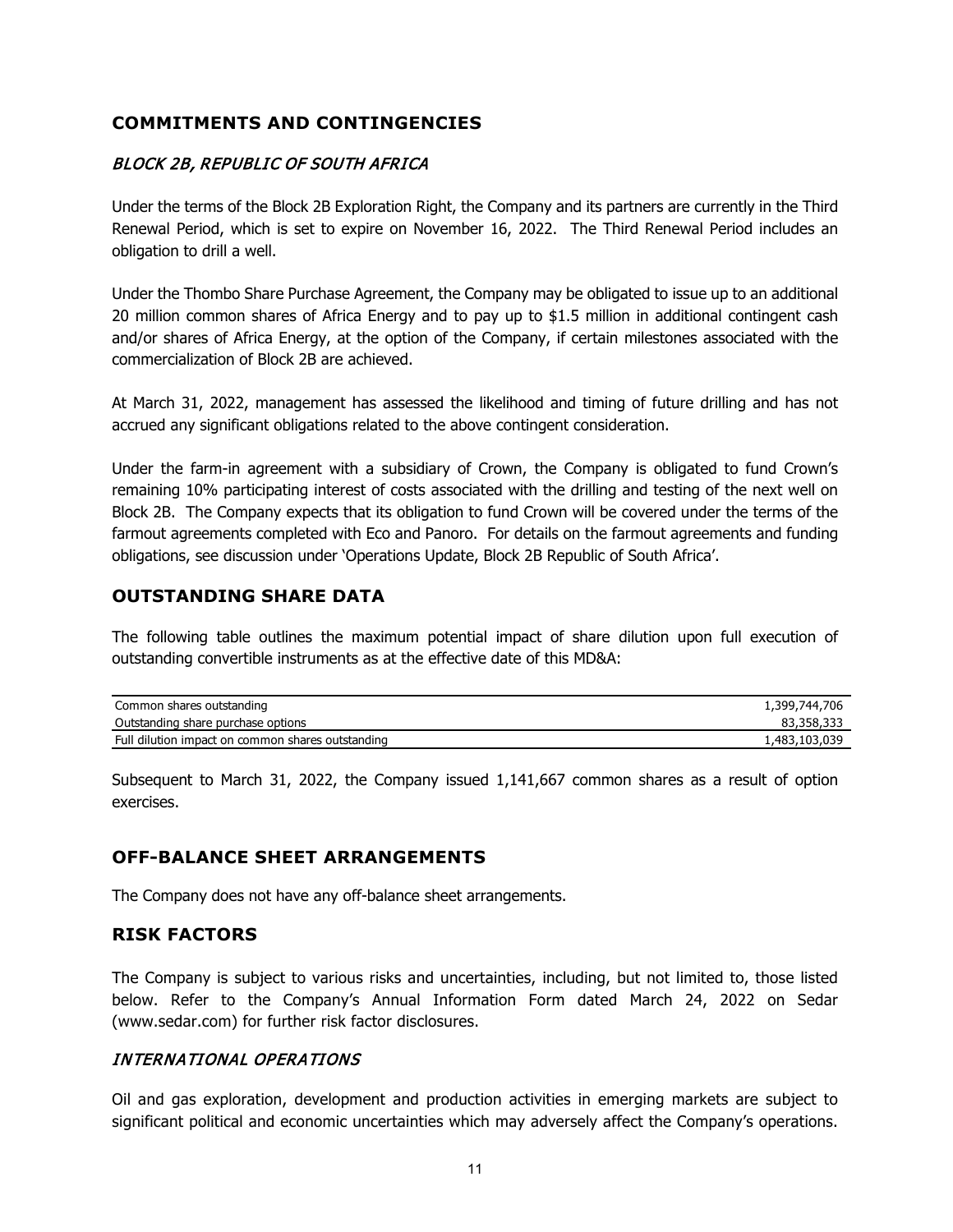Uncertainties include, but are not limited to, the risk of war, terrorism, expropriation, civil unrest, nationalization, renegotiation or nullification of existing or future concessions and contracts, the imposition of international sanctions, a change in crude oil or natural gas pricing policies, a change to laws and regulations, a change in taxation policies, and the imposition of currency controls. These uncertainties, all of which are beyond the Company's control, could have a material adverse effect on the Company's business, prospects and results of operations. In addition, if legal disputes arise related to oil and gas concessions acquired by the Company, the Company could be subject to the jurisdiction of courts other than those of Canada. The Company's recourse may be very limited in the event of a breach by a government or government authority of an agreement governing a concession in which the Company acquires an interest. The Company may require licenses or permits from various governmental authorities to carry out future exploration, development and production activities. There can be no assurance that the Company will be able to obtain all necessary licenses and permits when required. To mitigate some of this risk, the Company focuses on operations in stable countries with good commercial terms.

## UNCERTAINTY OF TITLE

Although the Company conducts title reviews prior to acquiring an interest in a concession, such reviews do not guarantee or certify that an unforeseen defect in the chain of title will not arise that may call into question the Company's interest in the concession. Any uncertainty with respect to one or more of the Company's concession interests could have a material adverse effect on the Company's business, prospects and results of operations.

### DIFFERENT LEGAL SYSTEM AND LITIGATION

The legal system within the countries in which the Company operates differs in various degrees from that of Canada. Rules, regulations and legal principles may differ both relating to matters of substantive law and in respect of such matters as court procedure and enforcement. Almost all material production and exploration rights and related contracts of the Company will be subject to the national or local laws of South Africa and Namibia. This means that the Company's ability to exercise or enforce its rights and obligations will differ from what would have been the case if such rights and obligations were subject to Canadian law and jurisdiction.

The Company's operations are, to a large extent, subject to various complex laws and regulations as well as detailed provisions in concessions, licenses and agreements that often involve several parties. If the Company were to become involved in legal disputes in order to defend or enforce any of its rights or obligations under such concessions, licenses, agreements or otherwise, such disputes or related litigation may be costly and time consuming and the outcome may be highly uncertain. Even if the Company would ultimately prevail, such disputes and litigation may still have a substantially negative effect on the Company's business, assets, financial conditions and its operations.

## RISKS INHERENT IN OIL AND GAS EXPLORATION AND DEVELOPMENT

Oil and gas operations involve many inherent risks, which even a combination of experience, knowledge and careful evaluation may not be able to overcome. The long-term commercial success of the Company depends on its ability to find, acquire, develop and commercially produce oil and natural gas reserves. No assurance can be given that the Company will be able to locate satisfactory properties for acquisition or participation. Moreover, if such acquisitions or participations are identified, the Company may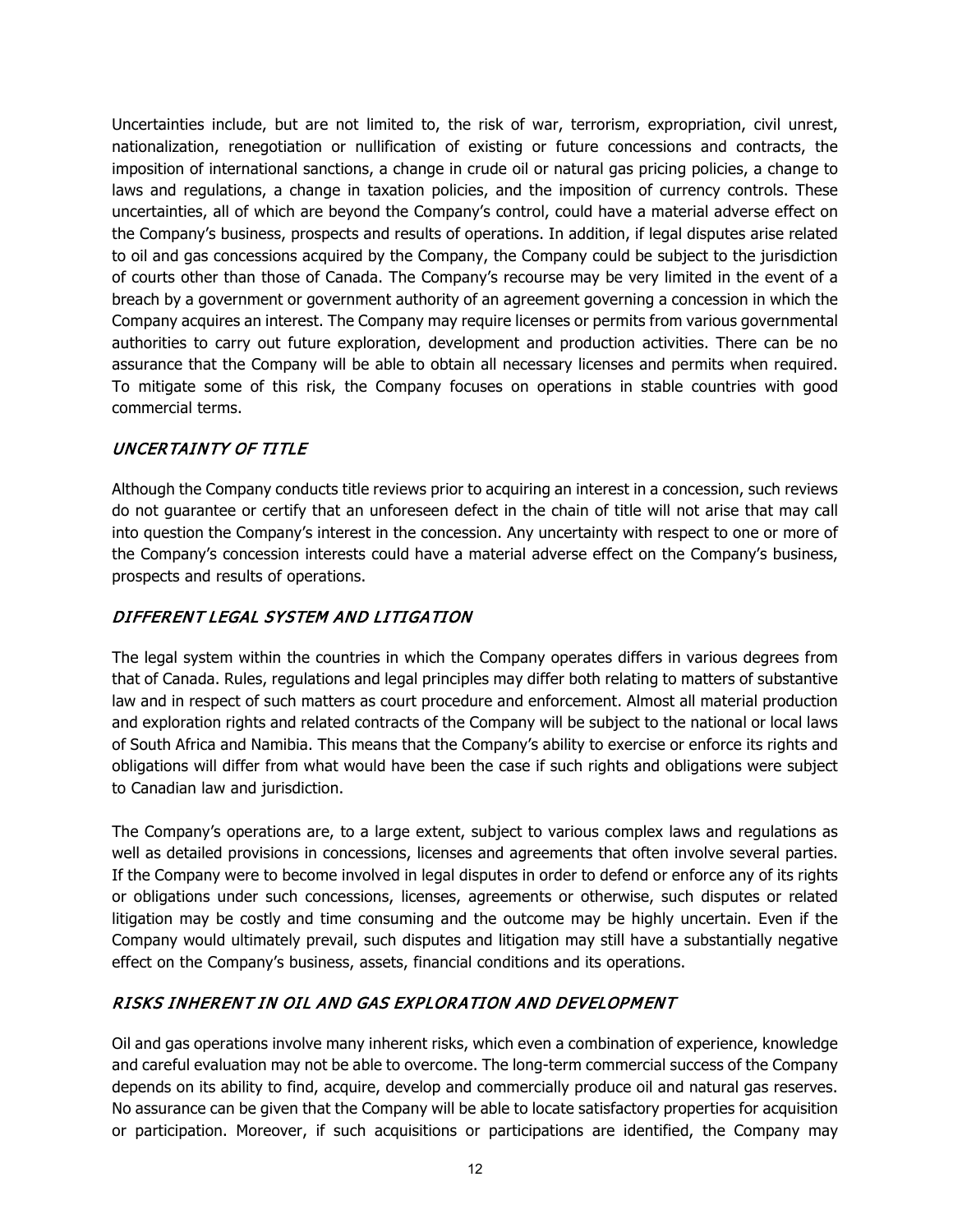determine that current markets, terms of acquisition and participation or pricing conditions make such acquisitions or participations uneconomic. There is no assurance that expenditures made on future exploration by the Company will result in discoveries of oil or natural gas in commercial quantities or that commercial quantities of oil and natural gas will be discovered or acquired by the Company. It is difficult to project the costs of implementing an exploratory drilling program due to the inherent uncertainties of drilling in unknown formations, the costs associated with encountering various drilling conditions such as over pressured zones and tools lost in the hole, and changes in drilling plans and locations as a result of prior exploratory wells or additional seismic data and interpretations thereof.

Future oil and gas exploration may involve unprofitable efforts, not only from dry wells, but from wells that are productive but do not produce sufficient net revenues to return a profit after drilling, operating and other costs. Completion of a well does not assure a profit on the investment or recovery of drilling, completion and operating costs. In addition, drilling hazards or environmental damage could greatly increase the cost of operations, and various field operating conditions may adversely affect the production from successful wells. These conditions include delays in obtaining governmental approvals or consents, shut-ins of connected wells resulting from extreme weather conditions, insufficient storage or transportation capacity or other geological and mechanical conditions. While close well supervision and effective maintenance operations can contribute to maximizing production rates over time, production delays and declines from normal field operating conditions cannot be eliminated and can be expected to adversely affect revenue and cash flow levels to varying degrees.

The Company's business is subject to all of the risks and hazards inherent in businesses involved in the exploration for, and the acquisition, development, production and marketing of, oil and natural gas, many of which cannot be overcome even with a combination of experience, knowledge and careful evaluation. The risks and hazards typically associated with oil and gas operations include fire, explosion, blowouts, sour gas releases, pipeline ruptures and oil spills, each of which could result in substantial damage to oil and natural gas wells, production facilities, other property, the environment or personal injury.

## CAPITAL REQUIREMENTS

To finance its future acquisition, exploration, development and operating costs, the Company may require financing from external sources, including from the issuance of new shares, issuance of debt or execution of working interest farm-out agreements. There can be no assurance that such financing will be available to the Company or, if available, that it will be offered on terms acceptable to the Company. If additional financing is raised through the issuance of equity or convertible debt securities, control of the Company may change and the interests of shareholders in the net assets of the Company may be diluted. If unable to secure financing on acceptable terms, the Company may have to cancel or postpone certain of its planned exploration and development activities which may ultimately lead to the Company's inability to fulfil the minimum work obligations under the terms of its various exploration agreements. Availability of capital will also directly impact the Company's ability to take advantage of acquisition opportunities.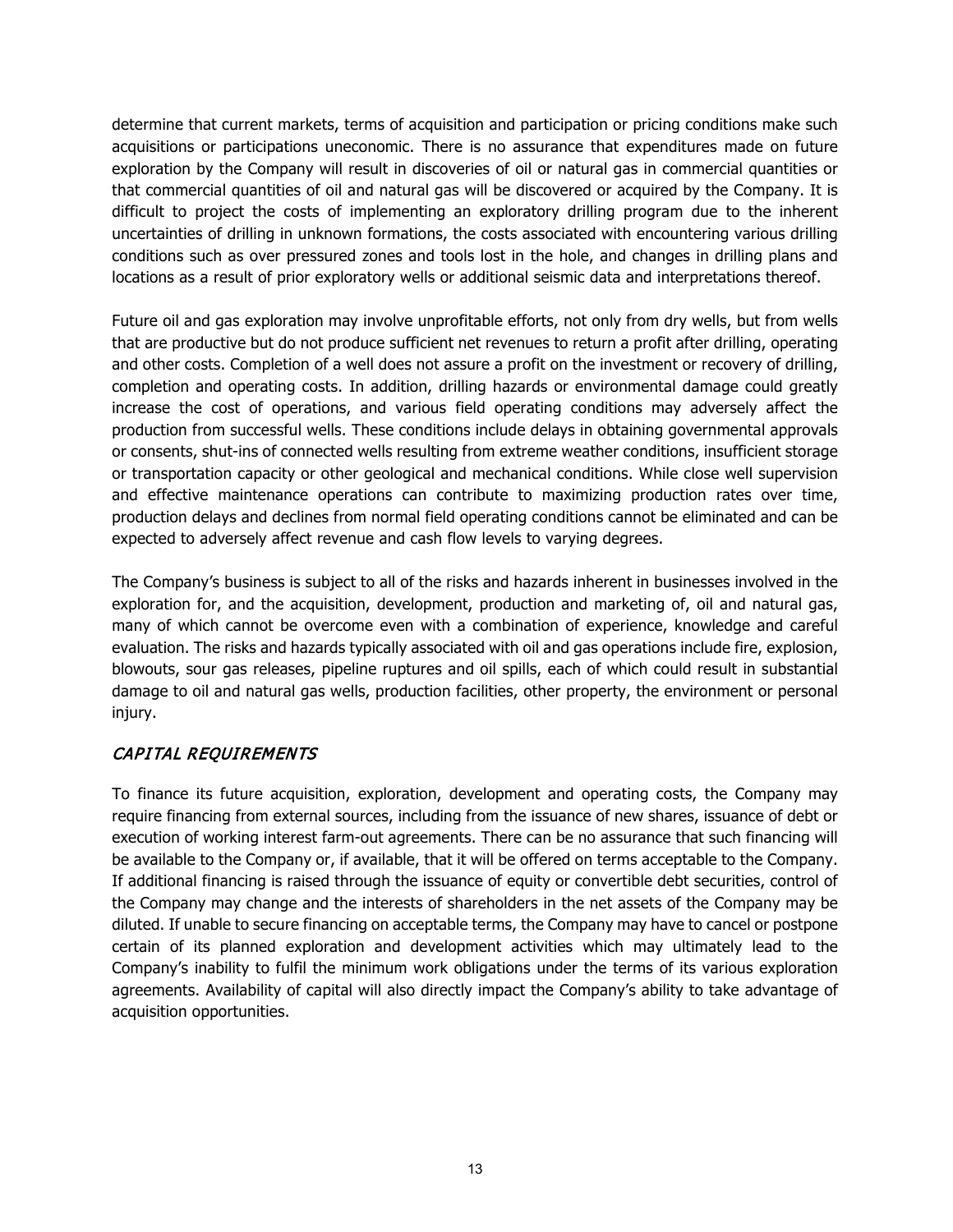## SHARED OWNERSHIP AND DEPENDECY ON PARTNERS

The Company's operations may, to varying degrees, be conducted together with one or more partners through contractual arrangements. In such instances, the Company may be dependent on, or affected by, the due performance of its partners. If a partner fails to perform, the Company may, among other things, risk losing rights or revenues or incur additional obligations or costs in order to itself perform in place of its partners. The Company and its partners may also, from time to time, have different opinions on how to conduct certain operations or on what their respective rights and obligations are under a certain agreement. If a dispute were to arise with one or more partners relating to a project, such dispute may have significant negative effects on the Company's operations relating to such project.

In respect to the Company's participating interest in Block 2B, Block 11B/12B and PEL 37, the Company is reliant on third parties, including its joint venture partners, to fund their obliged proportion of expenditures. In the event that the joint venture partners cannot fund obligations in the future, as required by the applicable joint operating agreements and farmout agreements, the Company may, among other things, risk losing its participating interest.

### RISKS RELATING TO CONCESSIONS, LICENSES AND CONTRACTS

The Company's operations are based on a relatively small number of concession agreements, licenses and contracts. The rights and obligations under such concessions, licenses and contracts may be subject to interpretation and could also be affected by, among other things, matters outside the control of the Company. In case of a dispute, it cannot be certain that the view of the Company would prevail or that the Company otherwise could effectively enforce its rights which, in turn, could have significantly negative effects on the Company. In addition, if the Company or any of its partners were deemed not to have complied with their duties or obligations under a concession, license or contract, the Company's rights under such concessions, licenses or contracts may be relinquished in whole or in part.

## RISKS RELATING TO SOUTH AFRICAN REGULATIONS

Many of the Company's holdings are in South Africa and are subject to South African laws and regulations, such as the Liquid Fuels Charter made November 2, 2000 and the Mineral and Petroleum Resources Development Act, 2002, the primary legislation governing the upstream hydrocarbons sector in South Africa (the "MPRDA"). The Liquid Fuels Charter requires the holder of certain exploration rights and licenses to make sincere attempts to find a suitable partner who is a Historically Disadvantaged South African and to make available to such partner not more than a 1/10th undivided interest share in the right or license at fair market value. The terms of, and application of, these black empowerment policies and other laws and regulations in South Africa may be subject to change and interpretation, which may impact the Company's holdings in South Africa. In addition, the MPRDA may be replaced by a new bill, the Upstream Petroleum Resources Development Bill, to govern the extraction and production of hydrocarbon resources in South Africa ("UPRDB"). The UPRDB was issued in draft form on December 24, 2019, and proposes, among other things, to increase the State back-in right from 10% to 20%. The draft bill is still subject to discussion, and the final terms are uncertain. If amendments are made to the fiscal parameters as well as the general administration right/concessions in the current MPRDA, this may impact the Company's holdings in South Africa.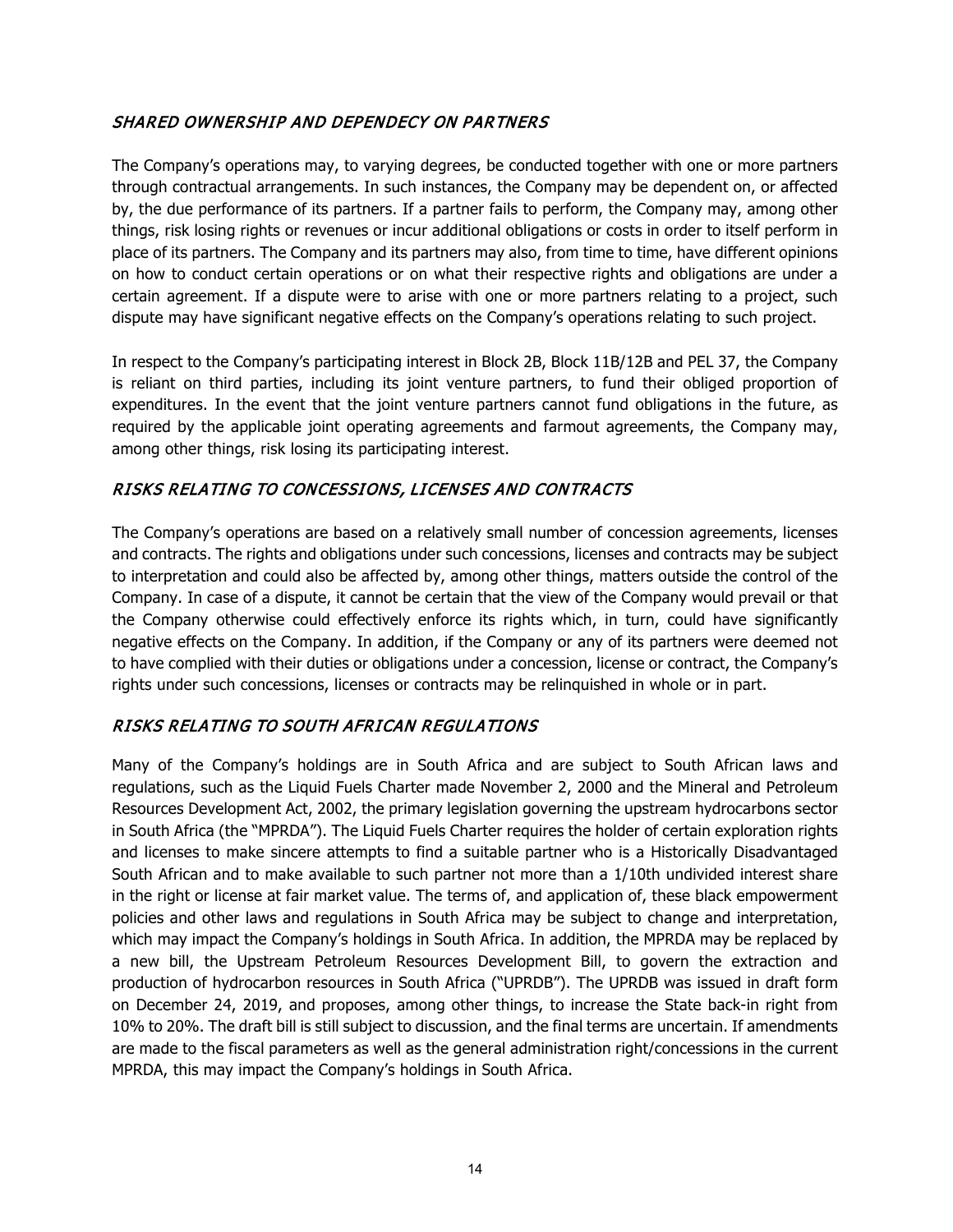Main Street 1549 was certified as a Black Empowered Entity at the date it closed its farmin agreements with each of Total and CNRI to acquire an aggregate 10% participating interest in the Block 11B/12B Exploration Right.

### CLIMATE CHANGE LEGISLATION

Climate change continues to be a global challenge. Cities and countries are increasingly seeking to hold companies financially responsible for changes in climate and the global effects of climate change. Climate change policy is evolving at regional, national and international levels, and political and economic events may significantly affect the scope and timing of climate change measures that are ultimately put in place in order to promote the reduction of greenhouse gas emissions. The petroleum industry faces scrutiny from individuals and governments, worldwide, that the use of fossil fuels to meet the world's energy demands contributes to the rise of greenhouse gas emissions in the world's atmosphere.

Implementation of strategies by any level of government within the countries in which the Company operates, and whether to meet international agreed limits, or as otherwise determined, for reducing greenhouse gases and to address climate change could have a material impact on the operations and financial condition of the Company. In addition, concerns about climate change have resulted in a number of environmental activists and members of the public opposing the continued exploitation and development of fossil fuels. Given the evolving nature of the debate related to climate change and the control of greenhouse gases and resulting requirements, it is not possible to predict the impact on the Company and its operations and financial condition.

## ENVIRONMENTAL REGULATION

The oil and natural gas industry is subject to environmental regulation pursuant to the local, provincial (or state) and federal legislation, as applicable, within each of the Company's countries of operation. A breach of such legislation may result in the imposition of fines or issuance of clean up orders in respect of the Company or the oil and gas assets, some of which may be material. Furthermore, management of the Company believes the political climate appears to favor new programs for environmental laws and regulation, particularly in relation to the reduction of emissions or emissions intensity, and there is a risk that any such programs, laws or regulations, if proposed and enacted, will contain emission reduction targets which the Company cannot meet, and financial penalties or charges could be incurred as a result of the failure to meet such targets.

Drilling for and production, handling, transporting and disposing of oil and gas and petroleum byproducts are subject to extensive regulation under national and local environmental laws. Environmental regulations may impose, among other things, restrictions, liabilities and obligations in connection with water and air pollution control, waste management, permitting requirements and restrictions on operations in environmentally sensitive areas. Environmental protection requirements have not, to date, had a significant effect on the capital expenditures, results of operations and competitive position of the Company. However, environmental regulations are expected to become more stringent in the future and costs associated with compliance are expected to increase. Any penalties or other sanctions imposed on the Company for non-compliance with environmental regulations could have a material adverse effect on the Company's business, prospects and results of operations.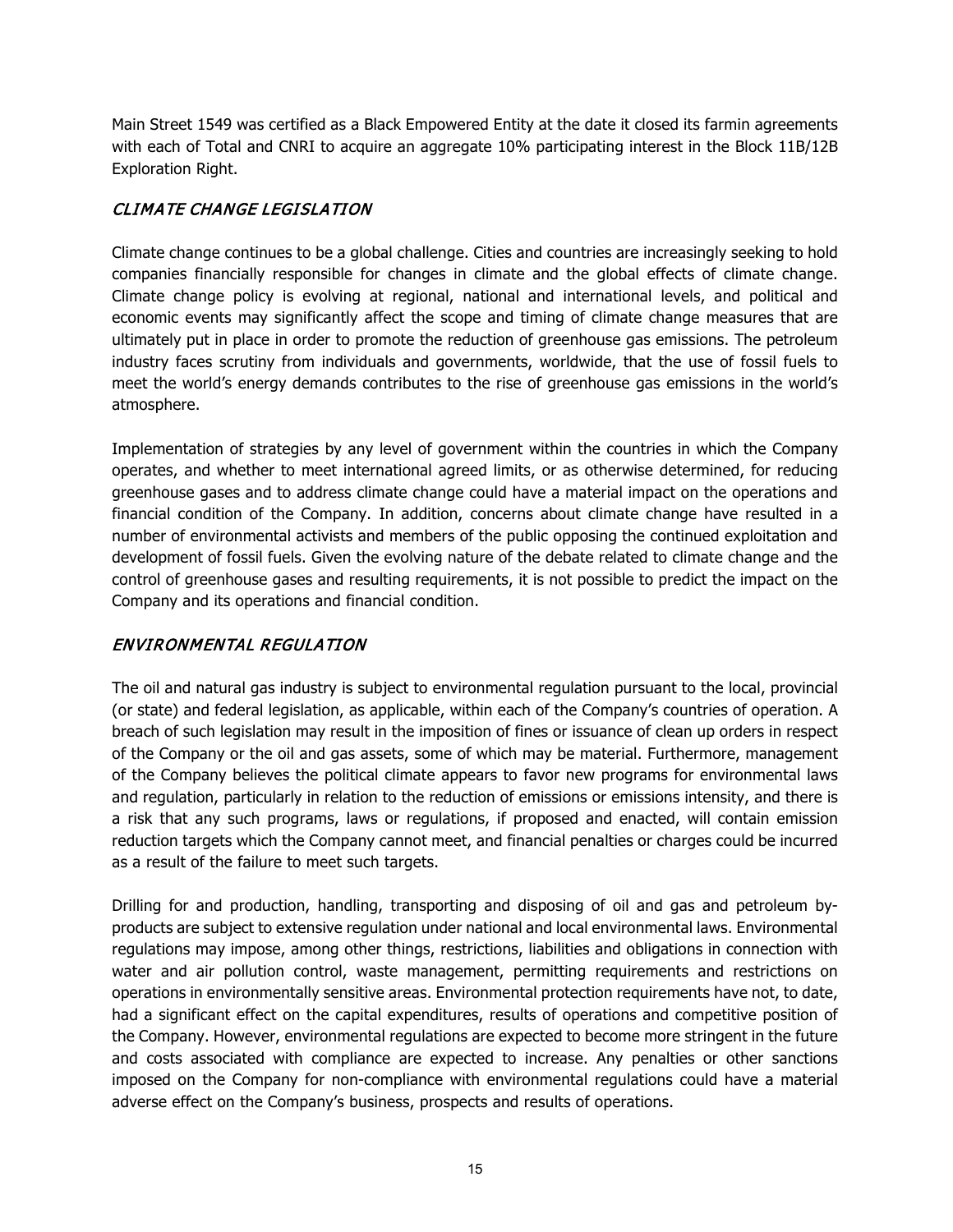## PRICES, MARKETS AND MARKETING OF CRUDE OIL AND NATURAL GAS

Oil and natural gas are commodities whose prices are determined based on world demand, supply and other factors, all of which are beyond the control of the Company. World prices for oil and natural gas have fluctuated widely in recent years. Any material decline in prices could have an adverse effect on the Company's business and prospects.

### GLOBAL HEALTH EMERGENCY

The demand for oil and natural gas could be affected by global health emergencies, as was the case with COVID-19. Travel restrictions and business closures as a result of containment efforts have had a significantly negative impact on the demand for oil and oil-based products, oil prices, jet fuel consumption, and global economic growth, as well as a significant impact on logistics and operations.

### FOREIGN CURRENCY EXCHANGE RATE RISK

The Company is exposed to changes in foreign exchange rates as expenses in international subsidiaries, oil and gas expenditures, or financial instruments may fluctuate due to changes in rates. The Company's exposure is partially offset by sourcing capital projects and expenditures in US dollars. Africa Energy had no forward exchange contracts in place as at March 31, 2022.

## LIQUIDITY RISK

Liquidity risk is the risk that the Company will not be able to meet its financial obligations as they become due. Liquidity describes a company's ability to access cash. Companies operating in the upstream oil and gas industry, during the exploration phase, require sufficient cash in order to fulfill their work commitments in accordance with contractual obligations and to be able to potentially acquire strategic oil and gas assets.

The Company will potentially issue debt or equity and enter into farmout agreements with joint venture partners to ensure the Company has sufficient available funds to meet current and foreseeable financial requirements. The Company actively monitors its liquidity to ensure that its cash flows and working capital are adequate to support these financial obligations and the Company's capital programs. The Company will also adjust the pace of its exploration activities to manage its liquidity position.

### CREDIT RISK

Credit risk is the risk of loss if counterparties do not fulfill their contractual obligations. The majority of the Company's credit exposure relates to amounts due from its joint venture partners. The risk of the Company's joint venture partners defaulting on their obligations per their respective joint operating and farmout agreements is mitigated as there are contractual provisions allowing the Company to default joint venture partners who are non-performing and reacquire any previous farmed out working interests.

### GEOPOLITICAL RISK

The marketability and price of oil and natural gas is and will continue to be affected by political events throughout the world that cause disruptions in the supply of oil. Conflicts, or conversely peaceful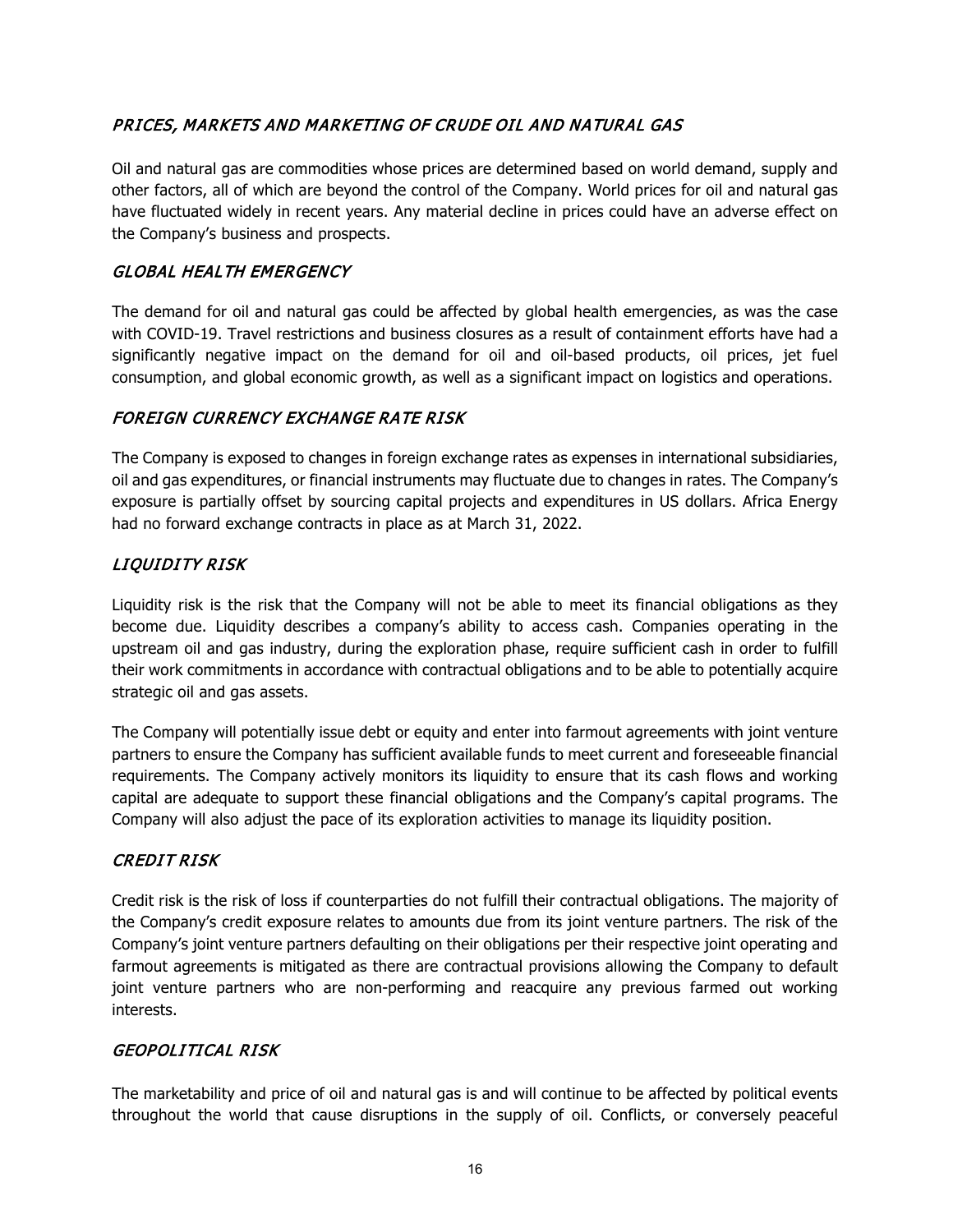developments, arising outside of Canada, including changes in political regimes or parties in power, may have a significant impact on the price of crude oil and natural gas. The level of geo-political risk escalates at certain points in time. While the specific impact on the global economy would depend on the nature of the event, in general, any major event could result in instability and volatility. Current areas of concern include the global uncertainty and market repercussions due to Russia's military invasion of Ukraine and rising civil unrest and activism globally. Beginning in November 2021, Russia began to amass troops along the Ukrainian border, heightening military tensions in Eastern Europe. In February 2022, Russia sent troops into pro-Russian separatist regions in Ukraine. Ongoing military tensions between Russia and Ukraine have the potential to threaten the supply of oil and gas from the region. The long-term impacts of the tension between these nations remains uncertain.

## **NEXT EARNINGS REPORT RELEASE**

The Company plans to report its results for the six months ended June 30, 2022, on August 11, 2022.

### **FORWARD-LOOKING STATEMENTS**

Certain statements in this document constitute forward-looking information or forward-looking statements under applicable securities law (collectively, "forward-looking statements"). Forwardlooking statements are statements that relate to future events, including the Company's future performance, opportunities or business prospects. Any statements that express or involve discussions with respect to expectations, beliefs, projections, plans, future events or performance (often but not always identified by words such as "believes", "seeks", "anticipates", "expects", "estimates", "pending", "intends", "plans", "will", "would have" or similar words suggesting future outcomes), are not statements of historical fact and may be forward-looking statements.

By their nature, forward-looking statements involve assumptions, inherent risks and uncertainties, many of which are difficult to predict and are usually beyond the control of management that could cause actual results to be materially different from those expressed by these forward-looking statements. Risks and uncertainties include, but are not limited to, risk with respect to general economic conditions, regulations and taxes, civil unrest, corporate restructuring and related costs, capital and operating expenses, pricing and availability of financing and currency exchange rate fluctuations. Readers are cautioned that the assumptions used in the preparation of such information, although considered reasonable at the time of preparation, may prove to be imprecise and, as such, undue reliance should not be placed on forward-looking statements.

Forward-looking statements include, but are not limited to, statements concerning:

- Expected closing dates for the completion of proposed transactions;
- Planned exploration, appraisal and development activity including both expected drilling and geological and geophysical related activities;
- Availability of materials and equipment;
- Proposed development plans and associated regulatory applications;
- Outcome of commercial negotiations with government and other regulatory authorities;
- Future development costs and the funding thereof;
- Expected funding and development costs;
- Anticipated future financing requirements;
- Future sources of funding for the Company's capital program;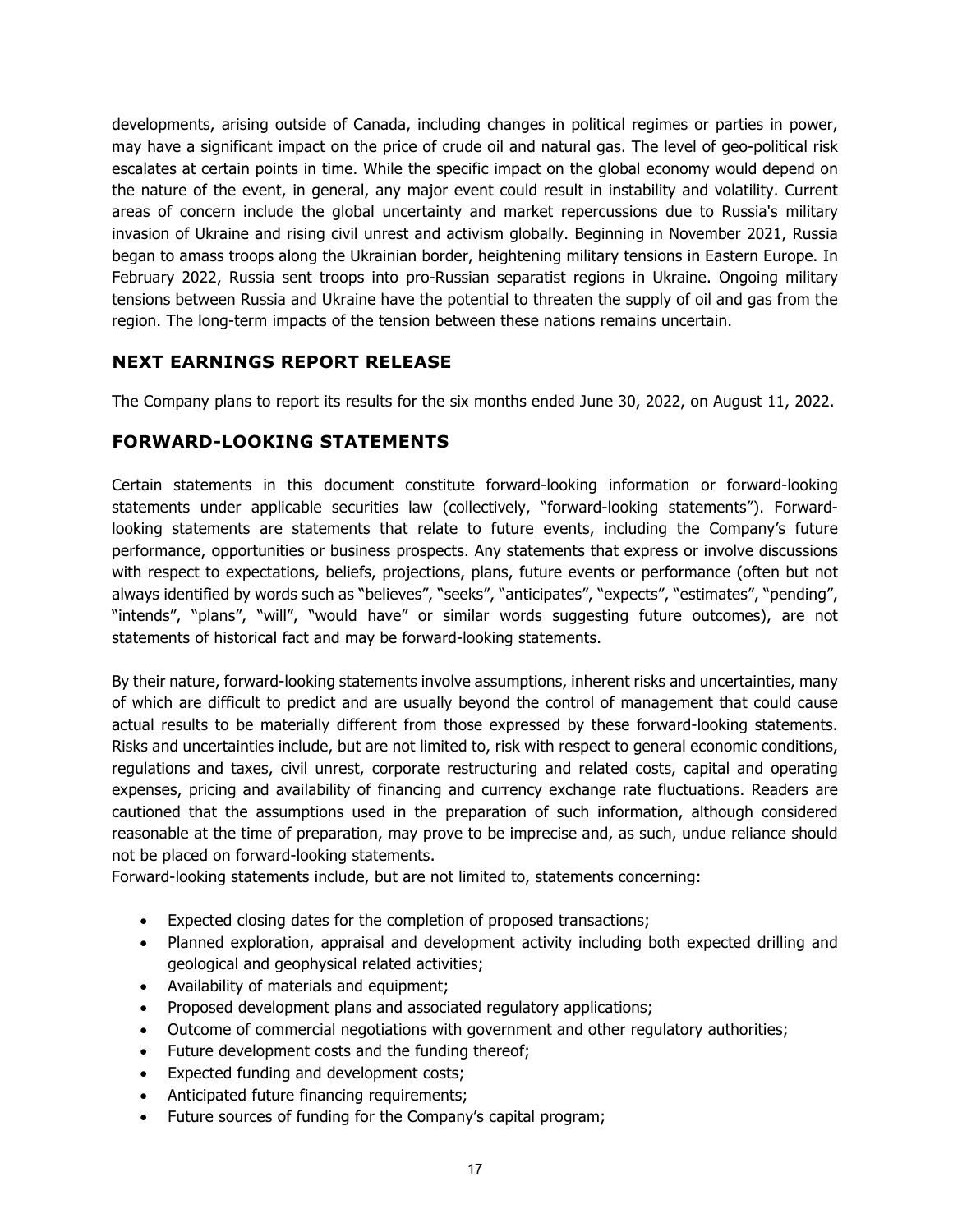- Future capital expenditures and their allocation to exploration and development activities;
- Expected operating costs;
- Future sources of liquidity, cash flows and their uses;
- Availability of potential farmout partners;
- Government or other regulatory consent for exploration, development, farmout, or acquisition activities;
- Future production levels;
- Future crude oil, natural gas or chemical prices;
- Future earnings;
- Future asset acquisitions or dispositions;
- Future debt levels;
- Availability of committed credit facilities;
- Possible commerciality;
- Development plans or capacity expansions;
- Future ability to execute dispositions of assets or businesses;
- Future drilling of new wells;
- Interpretation of drill results and other technical data;
- Timing of completion of drilling programs;
- Ultimate recoverability of current and long-term assets;
- Ultimate recoverability of reserves or resources;
- The tax and royalty regime in the countries where the Company operates;
- Estimates on a per share basis;
- Future foreign currency exchange rates;
- Future market interest rates;
- Future expenditures and future allowances relating to environmental matters;
- Dates by which certain areas will be explored or developed or will come on stream or reach expected operating capacity;
- The Company's ability to comply with future legislation or regulations;
- Relations with local communities;
- Future staffing levels or requirements; and
- Changes in any of the foregoing.

Statements relating to "reserves" or "resources" are forward-looking statements, as they involve the implied assessment, based on estimates and assumptions, that the reserves and resources described exist in the quantities predicted or estimated, and can be profitably produced in the future.

These forward-looking statements are subject to known and unknown risks and uncertainties and other factors, which may cause actual results, levels of activity and achievements to differ materially from those expressed or implied by such statements. Such factors include, among others:

- Market prices for oil and gas and chemical products;
- Changes in oil prices, results of exploration, appraisal and development activities, uninsured risks, regulatory changes, defects in title, availability of material and equipment and timelines of government or other regulatory approvals;
- Changes in the social climate in the regions in which the Company operates;
- Health, safety and environmental risks;
- Climate change legislation and regulation changes;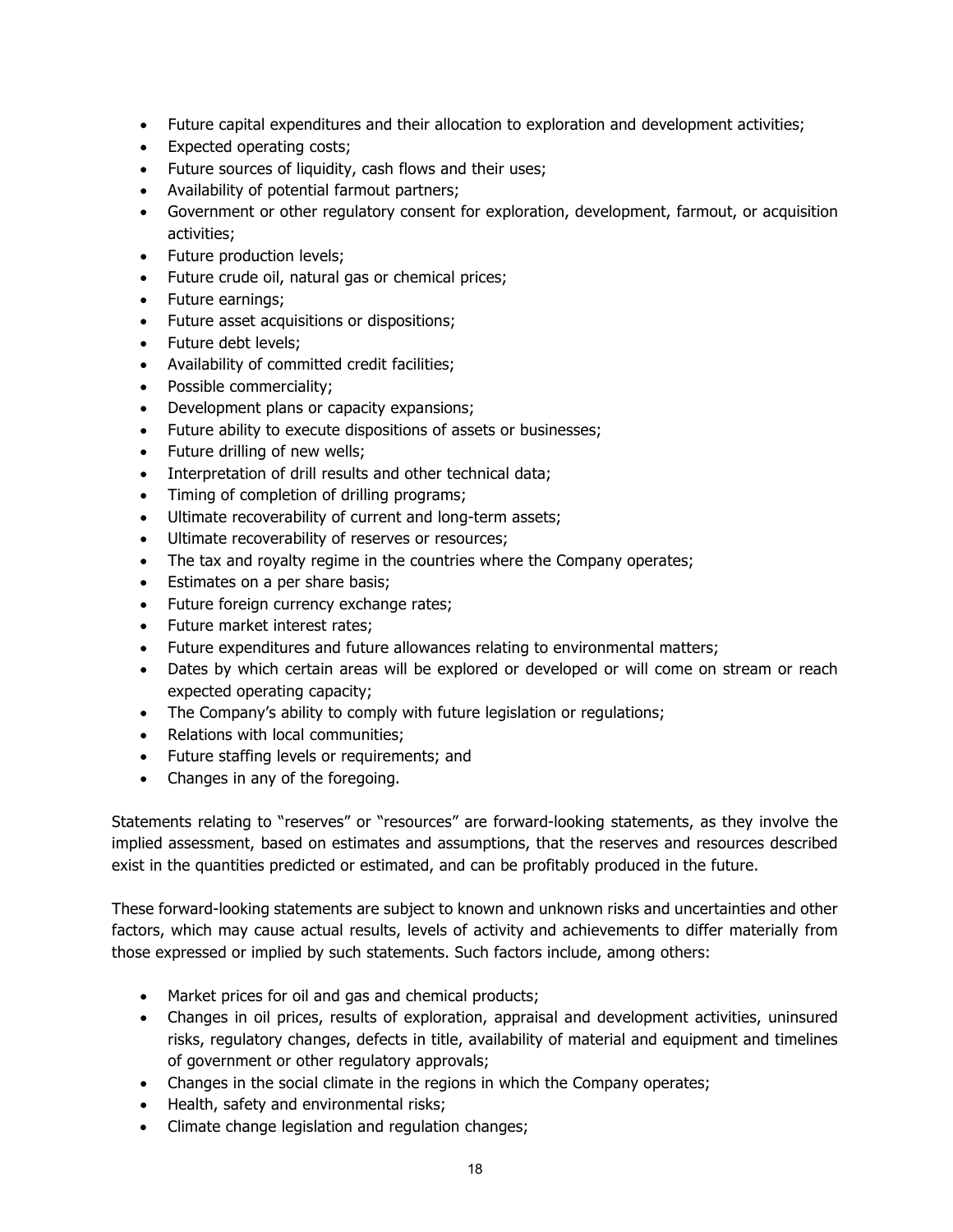- The Company's ability to explore, develop, produce and transport crude oil and natural gas to markets;
- Ultimate effectiveness of design or design modification to facilities;
- The results of exploration and development drilling and related activities;
- Short term well test results on exploration and appraisal wells do not necessarily indicate the long-term performance or ultimate recovery that may be expected from a well;
- Pipeline or delivery constraints;
- Volatility in energy trading markets;
- Incorrect assessments of value when making acquisitions;
- Foreign-currency exchange rates;
- Economic conditions in the countries and regions in which the Company carries on business;
- Governmental actions, including changes to taxes or royalties, and changes in environmental and other laws and regulations;
- Renegotiations of contracts;
- Results of litigation, arbitration or regulatory proceedings;
- Political uncertainty, including actions by terrorists, insurgent or other groups, or other armed conflict; and
- Internal conflicts within states or regions.

The impact of any one risk, uncertainty or factor on a particular forward-looking statement is not determinable with certainty as these factors are interdependent, and management's future course of action would depend on its assessment of all information at that time. Although management believes that the expectations conveyed by the forward-looking statements are reasonable based on the information available to it on the date such forward-looking statements were made, no assurances can be given that such expectations will prove to be correct, and such forward-looking statements included in, or incorporated by reference into, this MD&A should not be unduly relied upon.

The forward-looking statements are made as of the date hereof or as of the date specified in the documents incorporated by reference into this MD&A, as the case may be, and except as required by law, the Company undertakes no obligation to update publicly, re-issue, or revise any forward-looking statements, whether as a result of new information, future events or otherwise. This cautionary statement expressly qualifies the forward-looking statements contained herein.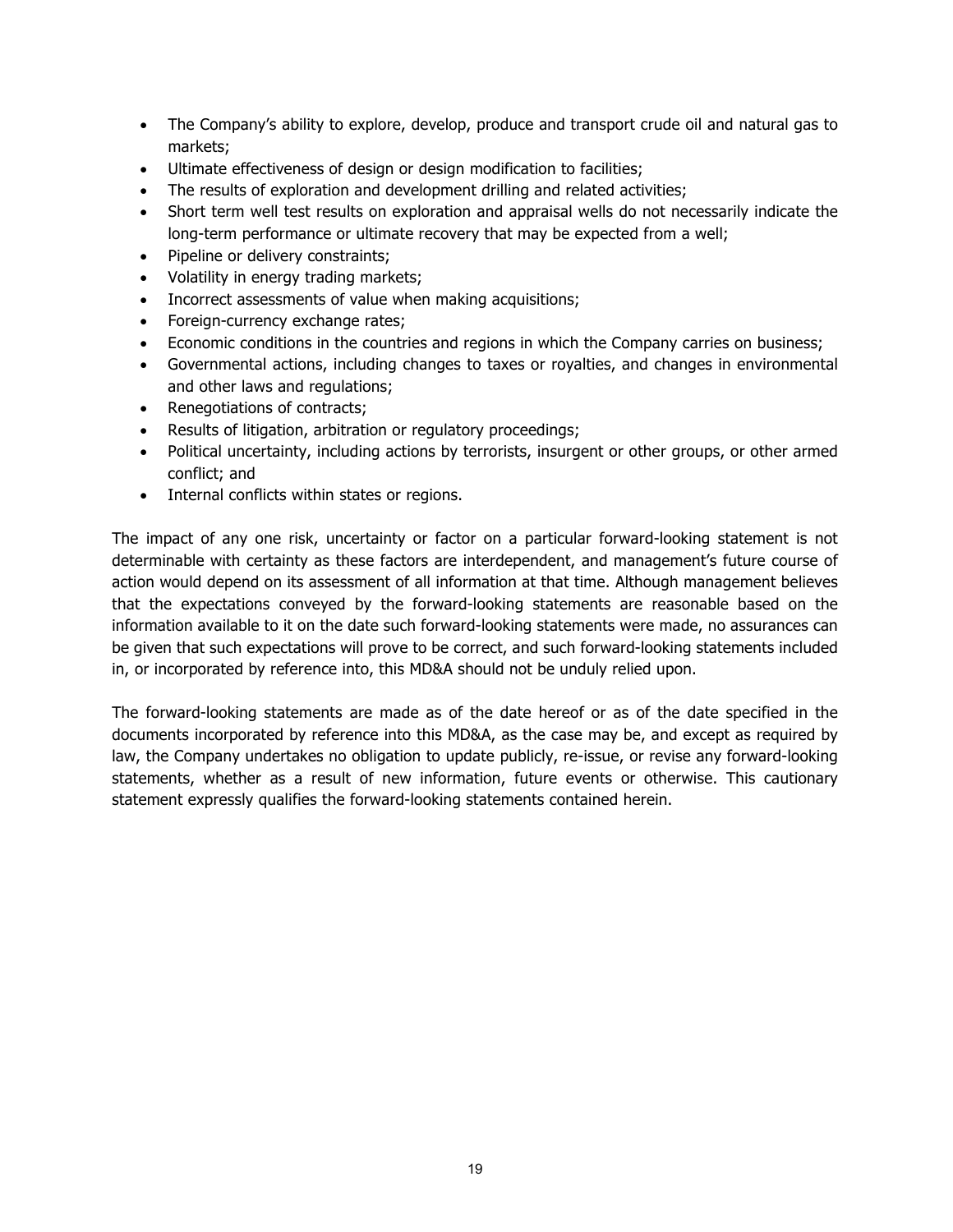Consolidated Balance Sheets

(Expressed in thousands of United States dollars) (Unaudited)

|                                                                   |                | March 31,<br>2022 | December 31,<br>2021 |
|-------------------------------------------------------------------|----------------|-------------------|----------------------|
| <b>ASSETS</b>                                                     | <b>Note</b>    |                   |                      |
| Current assets                                                    |                |                   |                      |
| Cash and cash equivalents                                         |                | \$<br>9,454       | \$<br>10,852         |
| Accounts receivable                                               |                | 227               | 194                  |
| Prepaid expenses                                                  |                | 108               | 104                  |
|                                                                   |                | 9,789             | 11,150               |
| Long-term assets                                                  |                |                   |                      |
| Investment in associate                                           | 3, 4           | 1,597             | 1,613                |
| Financial asset                                                   | 3              | 248,193           | 247,930              |
| Property and equipment                                            |                | 9                 | 22                   |
| Intangible exploration assets                                     | 5              | 6,525             | 6,525                |
|                                                                   |                | 256,324           | 256,090              |
| Total assets                                                      |                | \$<br>266,113     | \$<br>267,240        |
| <b>LIABILITIES AND EQUITY ATTRIBUTABLE TO COMMON SHAREHOLDERS</b> |                |                   |                      |
|                                                                   |                |                   |                      |
| <b>Current liabilities</b>                                        |                |                   |                      |
| Accounts payable and accrued liabilities                          |                | \$<br>1,812       | \$<br>1,675          |
| Lease obligations                                                 |                |                   | 2                    |
|                                                                   |                | 1,812             | 1,677                |
| <b>Total liabilities</b>                                          |                | 1,812             | 1,677                |
|                                                                   |                |                   |                      |
| Equity attributable to common shareholders                        |                |                   |                      |
| Share capital                                                     | 6              | 358,436           | 358,436              |
| Contributed surplus                                               | $\overline{7}$ | 9,183             | 8,050                |
| Deficit                                                           |                | (103, 318)        | (100, 923)           |
| Total equity attributable to common shareholders                  |                | 264,301           | 265,563              |
| Total liabilities and equity attributable to common shareholders  |                | \$<br>266,113     | \$<br>267,240        |

The notes are an integral part of the consolidated interim financial statements.

Approved on behalf of the Board:

"IAN GIBBS" "WILLIAM LUNDIN"

\_\_\_\_\_\_\_\_\_\_\_\_\_\_\_\_\_\_\_\_\_\_\_\_\_\_\_\_\_\_\_\_\_ \_\_\_\_\_\_\_\_\_\_\_\_\_\_\_\_\_\_\_\_\_\_\_\_\_\_\_\_\_ **IAN GIBBS, DIRECTOR WILLIAM LUNDIN, CHAIRMAN**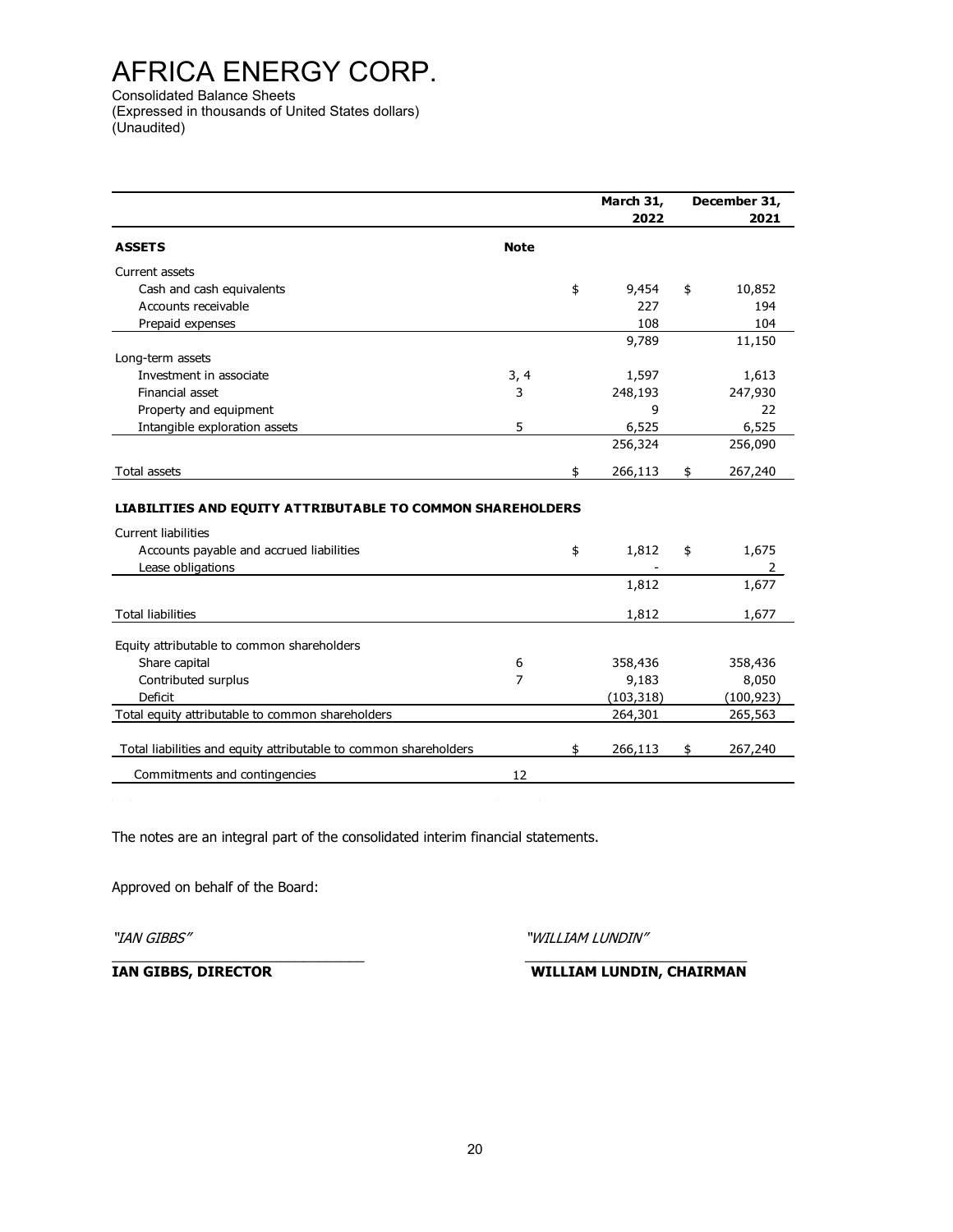Consolidated Statements of Net Loss and Comprehensive Loss (Expressed in thousands of United States dollars) (Unaudited)

| For the three months ended                                             |             | March 31,     | March 31,     |
|------------------------------------------------------------------------|-------------|---------------|---------------|
|                                                                        |             | 2022          | 2021          |
|                                                                        | <b>Note</b> |               |               |
| Operating expenses                                                     |             |               |               |
| Salaries and benefits                                                  |             | \$<br>938     | \$<br>1,709   |
| Stock-based compensation                                               | 7           | 1,133         | 154           |
| Consulting fees                                                        | 9           | 168           | 102           |
| Office and general                                                     |             | 62            | 59            |
| Depreciation                                                           |             | 13            | 9             |
| Professional fees                                                      |             | 83            | 188           |
| Stock exchange and filing fees                                         |             | 104           | 148           |
| Share of loss from equity investments                                  | 3           | 16            | 5             |
|                                                                        |             | 2,517         | 2,374         |
| Finance expense                                                        | 8           |               | 3             |
| Finance income                                                         | 8           | (122)         | (11)          |
| Net loss and comprehensive loss attributable to<br>common shareholders |             | (2, 395)      | (2,366)       |
|                                                                        |             |               |               |
| Net loss per share                                                     | 10          |               |               |
| Basic                                                                  |             | \$<br>(0.00)  | \$<br>(0.00)  |
| <b>Diluted</b>                                                         |             | \$<br>(0.00)  | \$<br>(0.00)  |
| Weighted average number of shares outstanding for                      |             |               |               |
| the purpose of calculating earnings per share                          | 10          |               |               |
| Basic                                                                  |             | 1,398,603,039 | 1,395,333,039 |
| <b>Diluted</b>                                                         |             | 1,398,603,039 | 1,395,333,039 |

The notes are an integral part of the consolidated interim financial statements.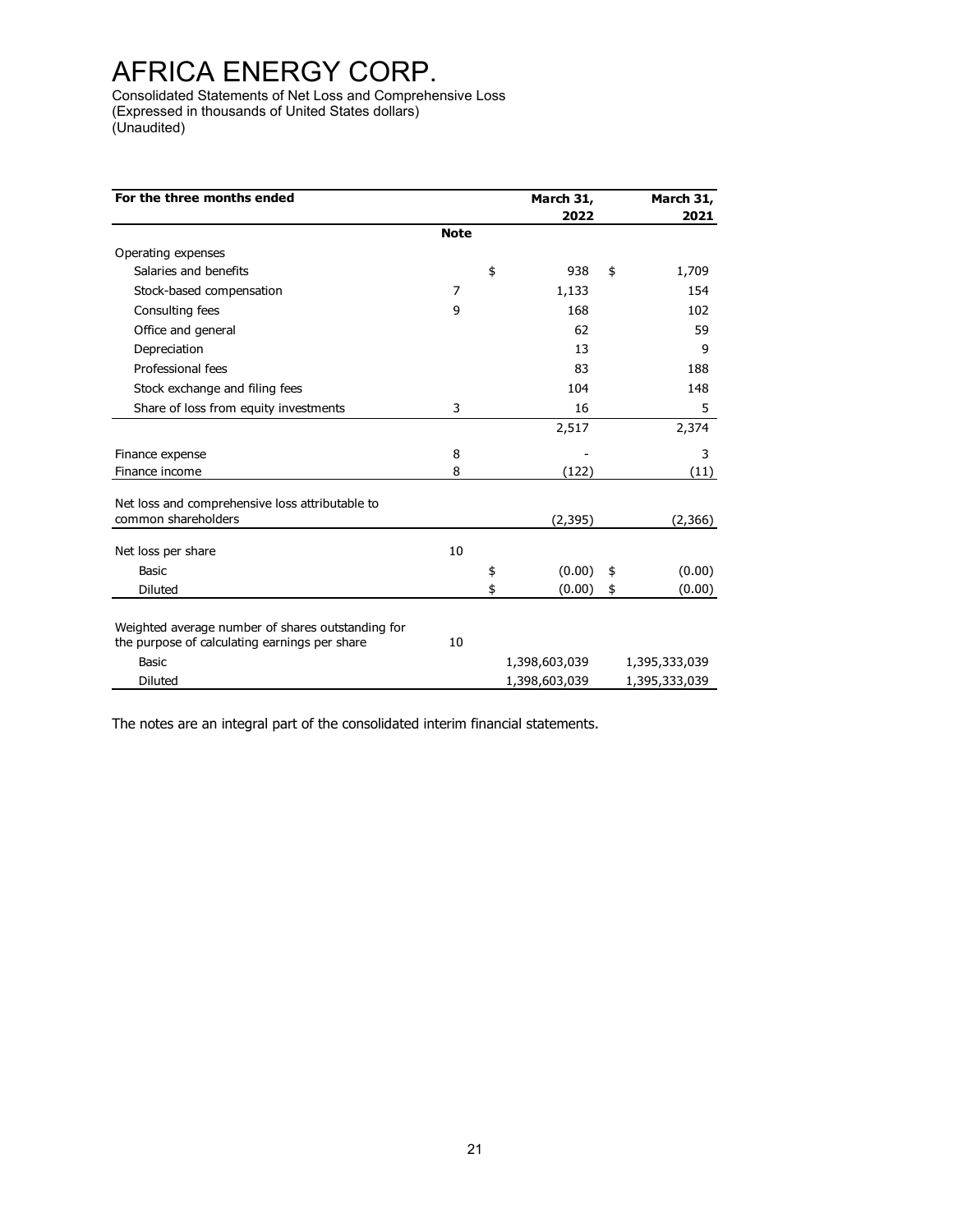Consolidated Statements of Equity Attributable to Common Shareholders (Expressed in thousands of United States dollars) (Unaudited)

|                                            |             | March 31,        | March 31,        |
|--------------------------------------------|-------------|------------------|------------------|
|                                            |             | 2022             | 2021             |
|                                            | <b>Note</b> |                  |                  |
| Share capital:                             | 6(b)        |                  |                  |
| Balance, beginning of the period           |             | \$<br>358,436    | \$<br>357,905    |
| Balance, end of the period                 |             | 358,436          | 357,905          |
| <b>Contributed surplus:</b>                | 7           |                  |                  |
| Balance, beginning of the period           |             | \$<br>8,050      | \$<br>6,820      |
| Stock-based compensation                   |             | 1,133            | 154              |
| Balance, end of the period                 |             | 9,183            | 6,974            |
| Deficit:                                   |             |                  |                  |
| Balance, beginning of the period           |             | \$<br>(100, 923) | \$<br>(122, 487) |
| Net loss for the period                    |             | (2,395)          | (2,366)          |
| Balance, end of the period                 |             | (103, 318)       | (124, 853)       |
| Equity attributable to common shareholders |             | \$<br>264,301    | \$<br>240,026    |

The notes are an integral part of the consolidated interim financial statements.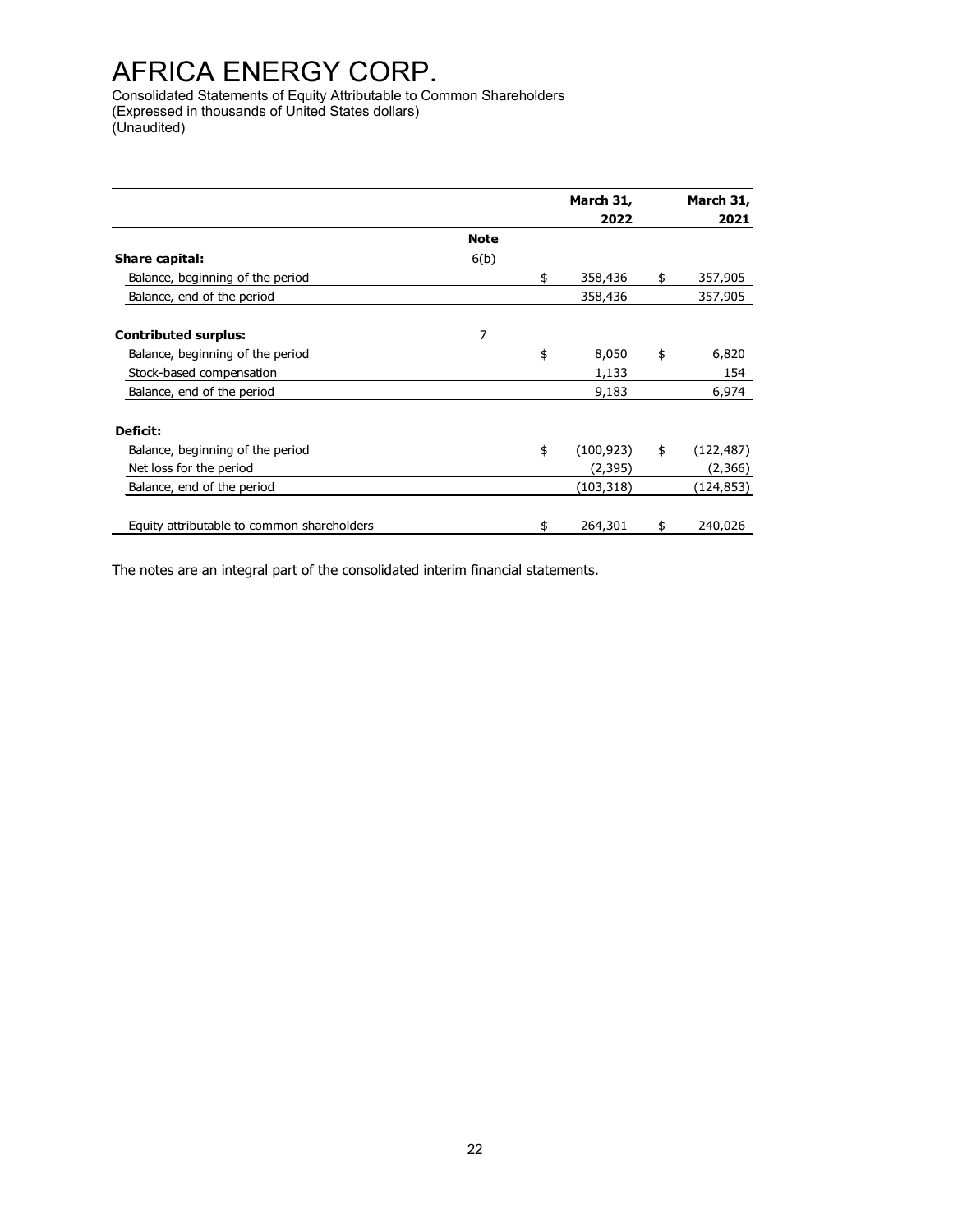Consolidated Statements of Cash Flows (Expressed in thousands of United States dollars) (Unaudited)

| For the three months ended                         |             | March 31,<br>2022 | March 31,<br>2021 |
|----------------------------------------------------|-------------|-------------------|-------------------|
| Cash flows used in:                                | <b>Note</b> |                   |                   |
| Operations:                                        |             |                   |                   |
| Net loss for the period                            | \$          | (2,395)<br>\$     | (2,366)           |
| Items not affecting cash:                          |             |                   |                   |
| Stock-based compensation                           | 7           | 1,133             | 154               |
| Depreciation                                       |             | 13                | 9                 |
| Interest on lease obligations                      |             |                   | 1                 |
| Share of loss from equity investments              | 3           | 16                | 5                 |
| Unrealized foreign exchange (gain) / loss          |             | (118)             | 3                 |
| Changes in non-cash operating working capital      | 13          | 112               | 333               |
| Net cash used in operating activities              |             | (1, 239)          | (1,861)           |
| Investing:                                         |             |                   |                   |
| Intangible exploration expenditures                | 5           |                   | (170)             |
| Investment in Main Street 1549                     | 3           | (263)             | (3,800)           |
| Changes in non-cash investing working capital      | 13          | (12)              | 63                |
| Net cash used in investing activities              |             | (275)             | (3,907)           |
| Financing:                                         |             |                   |                   |
| Payment of lease obligations                       |             |                   | (10)              |
| Net cash used in financing activities              |             |                   | (10)              |
| Effect of exchange rate changes on cash and        |             |                   |                   |
| cash equivalents denominated in foreign currency   |             | 116               |                   |
| Decrease in cash and cash equivalents              |             | (1, 398)          |                   |
| Cash and cash equivalents, beginning of the period | \$          | 10,852<br>\$      | 19,643            |
|                                                    |             |                   |                   |
| Cash and cash equivalents, end of the period       | \$          | 9,454<br>\$       | 13,864            |
| Supplementary information:                         |             |                   |                   |
| Interest paid                                      |             | Nil               | Nil               |
| Taxes paid                                         |             | Nil               | Nil               |

The notes are an integral part of the consolidated interim financial statements.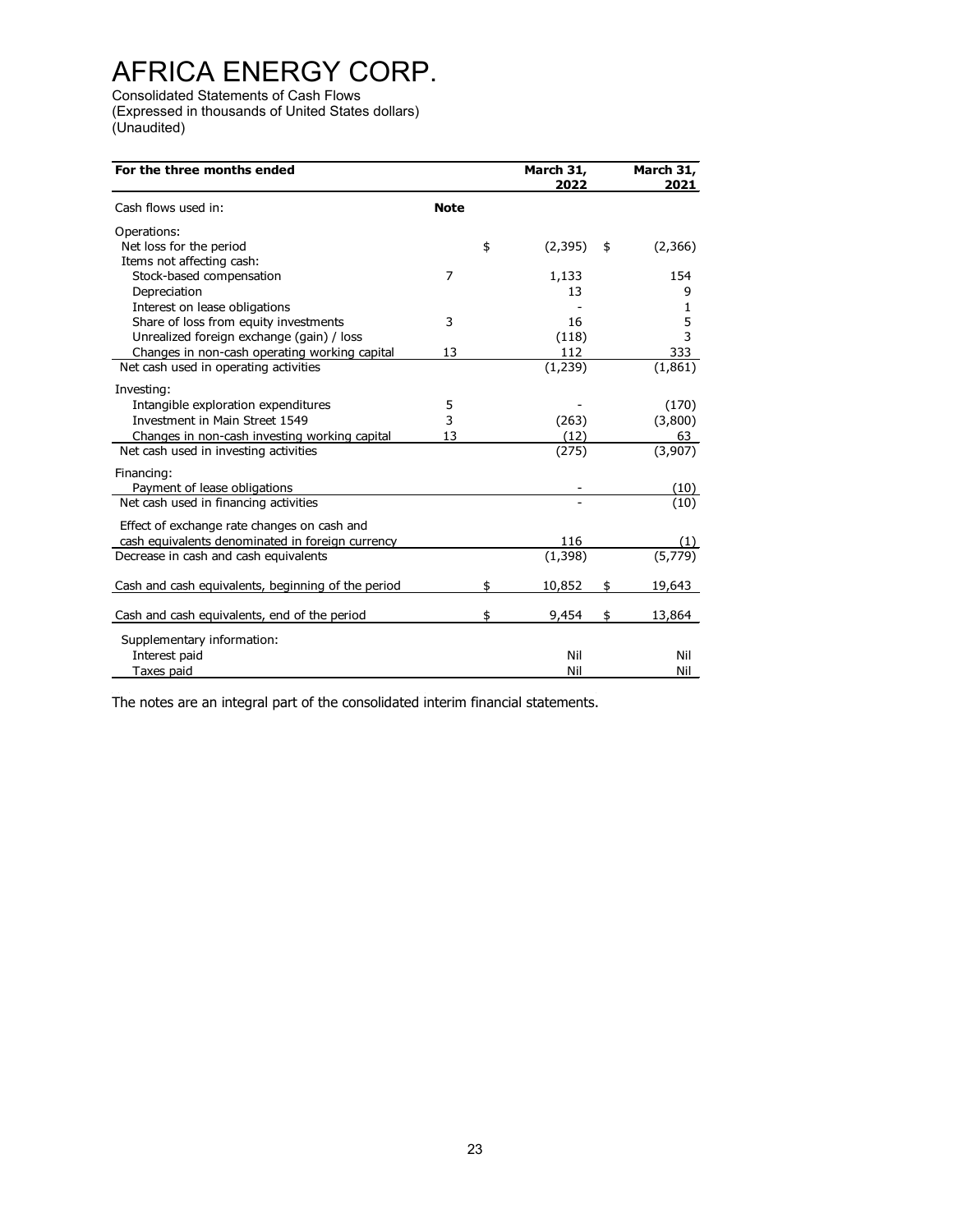Notes to Consolidated Financial Statements For the three months ended March 31, 2022 and 2021 (Expressed in thousands of United States dollars unless otherwise indicated) (Unaudited)

#### **1) Incorporation and nature of business:**

Africa Energy Corp. (collectively with its subsidiaries, "Africa Energy" or the "Company") was incorporated under the Business Corporations Act (Alberta) on April 27, 2010, and is an international oil and gas exploration company based in Canada. The Company was continued into the Province of British Columbia under the Business Corporations Act (British Columbia) in 2011 following the acquisition from Africa Oil Corp. ("AOC") of all the issued and outstanding shares of the subsidiaries holding AOC's interests in certain oil and gas projects. The Company's registered address is Suite 2500, 666 Burrard Street, Vancouver, BC, V6C 2X8.

Africa Energy, an exploration-stage enterprise that currently has no proved reserves, owns the following interests in exploration assets:

- 49% of the common shares and 100% of the Class B shares in Main Street 1549 Proprietary Limited ("Main Street 1549"), which has a 10% participating interest in the Exploration Right for Block 11B/12B offshore the Republic of South Africa ("Block 11B/12B");
- a 27.5% participating interest in the Exploration Right for Block 2B offshore the Republic of South Africa ("Block 2B"); and
- 33.3% of the shares in a wholly-owned subsidiary of Pancontinental Oil and Gas N.L. ("Pancontinental"), which currently holds a 43.85% participating interest in Petroleum Exploration License 37 offshore the Republic of Namibia ("PEL 37").

Oil and gas exploration, development and production activities in emerging markets are subject to significant uncertainties that may adversely affect the Company's operations. Uncertainties include, but are not limited to, the risk of war, terrorism, civil unrest, expropriation, nationalization or other title dispute challenges, renegotiation or nullification of existing or future concessions and contracts, the imposition of international sanctions, a change in crude oil or natural gas pricing policies, a change to laws and regulations, a change in taxation policies, the imposition of currency controls, and health pandemics, in addition to the risks associated with exploration activities and dependence on partners and shared ownership. These uncertainties, all of which are beyond the Company's control, could have a material adverse effect on Africa Energy's business, prospects and results of operations. In addition, if legal disputes arise related to oil and gas concessions acquired by the Company, Africa Energy could be subject to the jurisdiction of courts other than those of Canada. The Company's recourse may be very limited in the event of a breach by a government or government authority of an agreement governing a concession in which Africa Energy has or may acquire an interest. The Company may require licenses or permits from various governmental authorities to carry out future exploration, development and production activities. There can be no assurance that Africa Energy will be able to obtain all necessary licenses and permits when required**.**

#### **2) Basis of preparation:**

#### a) Statement of compliance:

The Company prepares these condensed consolidated interim financial statements in accordance with Canadian generally accepted accounting principles, specifically International Accounting Standard 34 Interim Financial Reporting as issued by the International Accounting Standards Board ("IASB"). They are condensed as they do not include all the information required for full annual financial statements, and they should be read in conjunction with the consolidated financial statements for the year ended December 31, 2021. The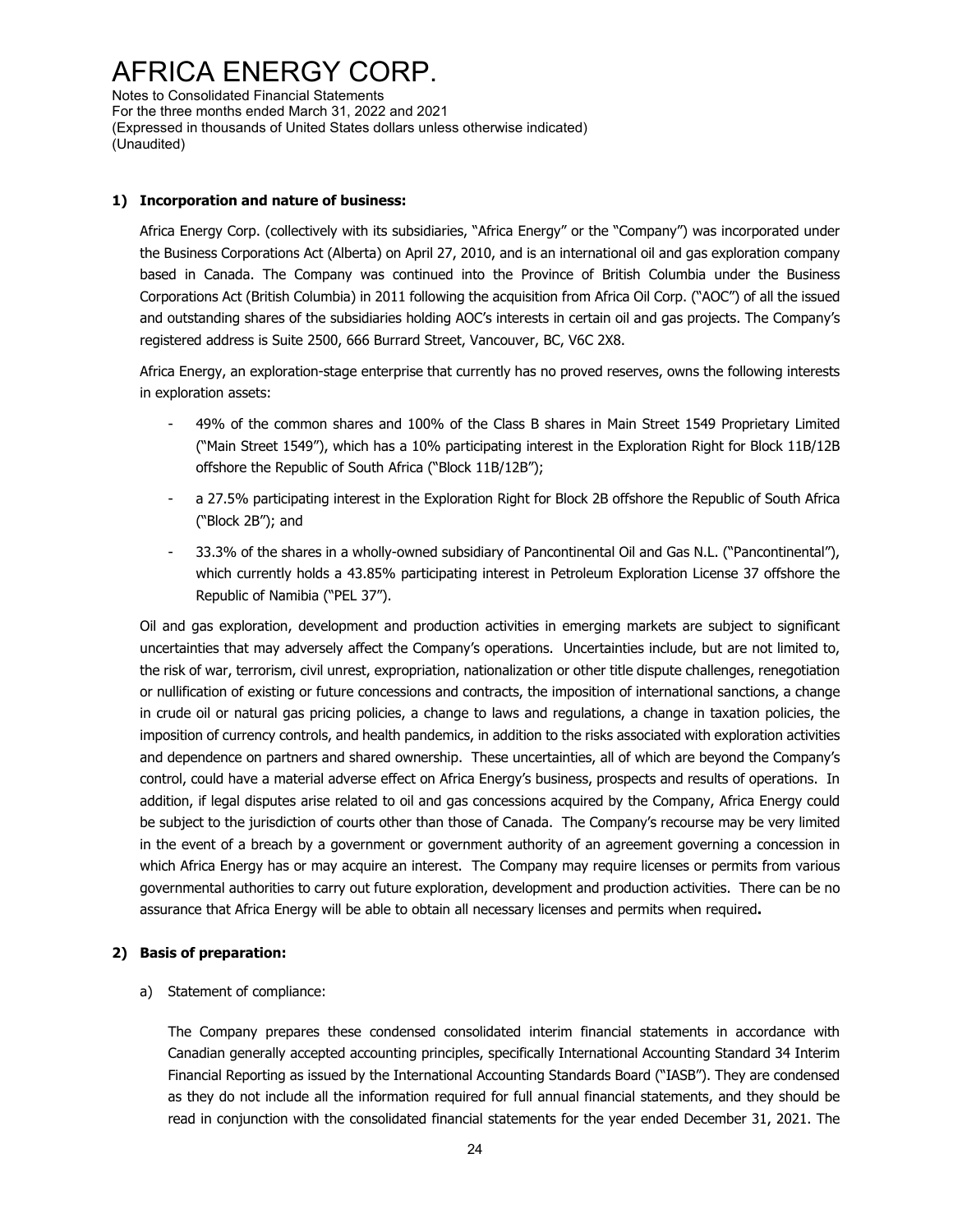Notes to Consolidated Financial Statements For the three months ended March 31, 2022 and 2021 (Expressed in thousands of United States dollars unless otherwise indicated) (Unaudited)

> policies applied in these condensed consolidated financial statements are based on International Financial Reporting Standards ("IFRS") issued and outstanding as at May 16, 2022, the date the Board of Directors approved the statements.

b) Basis of measurement:

The consolidated financial statements have been prepared on the historical cost basis. Where there are assets and liabilities calculated on a different basis, this fact is disclosed in the Company's consolidated financial statements for the year ended December 31, 2021. Those accounting policies have been applied consistently to all periods presented in these consolidated financial statements.

c) Functional and presentation currency:

These consolidated financial statements are presented in United States (US) dollars. The functional currency of all the Company's individual entities is US dollars, the currency of the primary economic environment in which the entities operate.

d) Use of estimates and judgments:

The preparation of financial statements in conformity with IFRS requires management to make judgments, estimates and assumptions that affect the application of accounting policies and the reported amounts of assets, liabilities, income and expenses. Actual results may differ from these estimates.

Estimates and underlying assumptions are reviewed on an ongoing basis. Revisions to accounting estimates are recognized in the year in which the estimates are revised and in any future years affected.

Information about significant areas of estimation uncertainty and critical judgments in applying accounting policies that have the most significant effect on the amounts recognized in the consolidated financial statements are noted below with further details of the assumptions contained in the relevant note.

All other significant estimates and judgment used in the preparation of these consolidated financial statements are described in the Company's consolidated financial statements for the year ended December 31, 2021.

#### **3) Investment in Main Street 1549:**

Financial Asset:

|                                                                              | March 31, | December 31, |
|------------------------------------------------------------------------------|-----------|--------------|
|                                                                              | 2022      | 2021         |
| Balance, beginning of the period                                             | 247,930   | 215,197      |
| Funds contributed to Main Street 1549 through subscription of Class B Shares | 263       | 5,635        |
| Revaluation of financial asset                                               | -         | 27,098       |
| Balance, end of the period                                                   | 248,193   | 247,930      |

#### Equity Investment:

|                                      | March 31,<br>2022 | December 31,<br>2021 |
|--------------------------------------|-------------------|----------------------|
| Balance, beginning of the period     | 1,613             | 1,638                |
| Share of loss from equity investment | (16)              | (25)                 |
| Balance, end of the period           | 1,597             | 1,613                |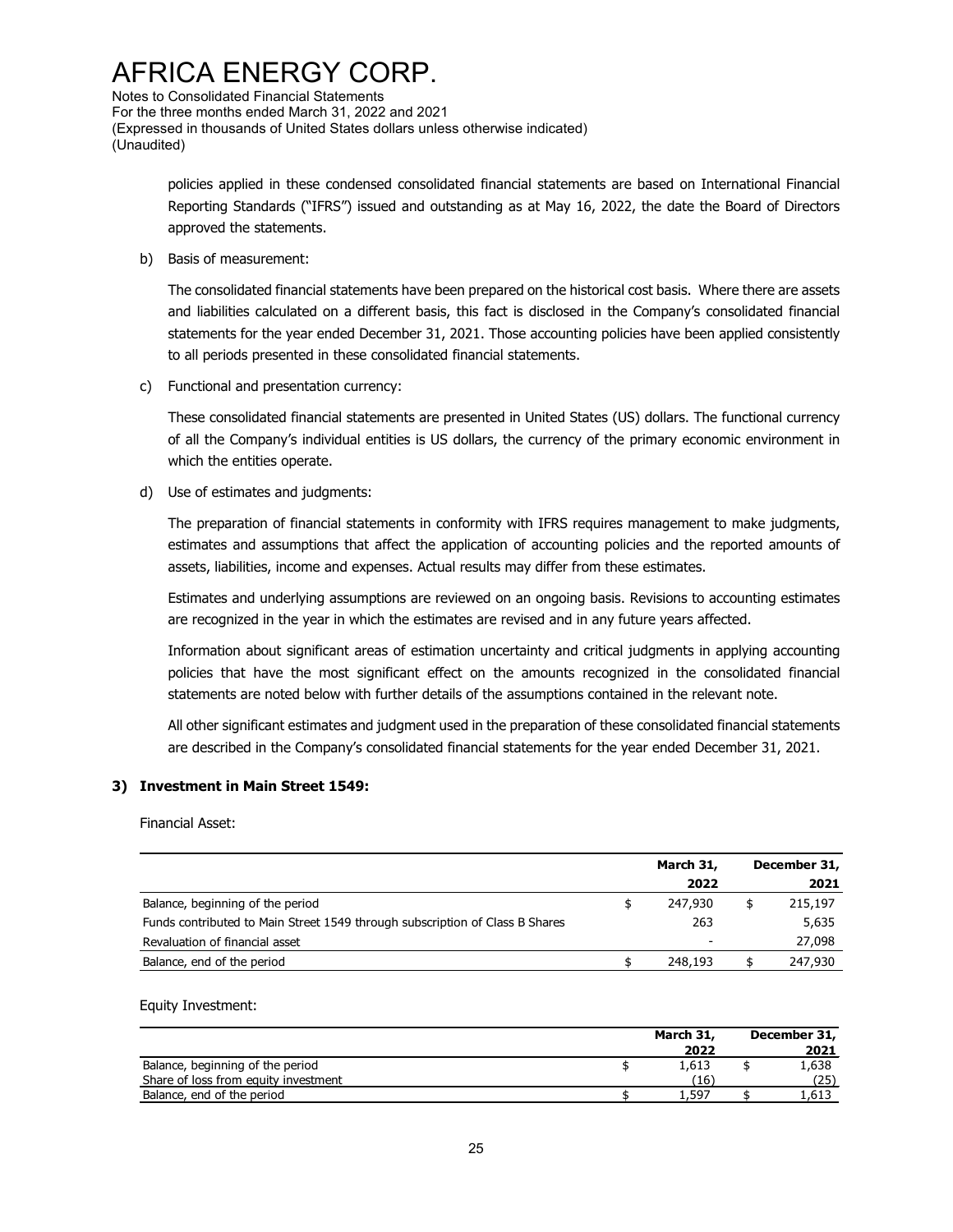Notes to Consolidated Financial Statements For the three months ended March 31, 2022 and 2021 (Expressed in thousands of United States dollars unless otherwise indicated) (Unaudited)

At March 31, 2022, Africa Energy holds 49% of the common shares and 100% of the Class B Shares of Main Street 1549, a private South African entity. The remaining 51% of the common shares of Main Street 1549 are held by Arostyle Investments (RF) (Proprietary) Limited ("Arostyle"). Main Street 1549 holds a 10% participating interest in the Exploration Right for Block 11B/12B offshore the Republic of South Africa ("Block 11B/12B Participating Interest"). Africa Energy holds all of the Class B shares of Africa Energy UK Limited ("AEUK") and thereby 99.9% voting control, whose sole asset is a loan to Arostyle that provides for an indirect financial interest in Main Street 1549.

At March 31, 2022, the Company accounted for its investment in Main Street 1549 as follows: \$248.2 million as a financial asset and \$1.6 million as an equity investment.

In accordance with a definitive agreement entered into with Arostyle, amendments to the Main Street 1549 shareholders agreement ("Main Street 1549 SHA") provide that Africa Energy fund 100% of the obligations of Main Street 1549 by way of Class B share subscriptions, which provide a risk-adjusted return linked to the proceeds on any future sale of Main Street 1549 or the Block 11B/12B Participating Interest. In addition, the amendments to the Main Street 1549 SHA provide that either Africa Energy or Arostyle has the right to trigger the sale of the 10% participating interest in Block 11B/12B to a wholly-owned subsidiary of Africa Energy (the "Arostyle Option"). The Arostyle Option is exercisable by either party for an unlimited period of time and will be subject to receiving all required regulatory approvals and joint venture partner consents and waivers. Exercise of the Arostyle Option would result in Arostyle being issued 64,455,916 Africa Energy shares. The Arostyle Option remains unexercised.

During the three months ended March 31, 2022, the Company invested \$0.3 million in Main Street 1549 by way of Class B share subscriptions (for the year ended December 31, 2021, \$5.6 million).

The Main Street 1549 SHA provides priority dividend distribution entitlement by class of share. For accounting purposes, shares that have priority distribution entitlements do not meet the definition of Solely Payments of Principal and Interest ("SPPI"), and therefore the majority of the investment in Main Street 1549 was derecognized from the equity investment and recorded as a financial instrument at fair value through profit or loss ("FVTPL").

In order to value the financial asset recognized at FVTPL, the Company estimated the priority dividend distributions to be received by the Company as this represents fair value of future cash flows to be received by Africa Energy in accordance with the amended Main Street 1549 SHA. The total proceeds estimated to be received by Main Street 1549 to be distributed to its shareholders were based on a discounted future cash flow model of the Company's effective interest in Block 11B/12B. For accounting purposes, the Company used a discount rate of 16.4% (December 31, 2021, 16.4%), a base gas price of \$8.14/mcf (December 31, 2021, \$8.14/mcf) and a base Brent oil price of \$67/bbl (December 31, 2021, \$67/bbl) to determine the fair value of the financial asset, which was estimated to be \$248.2 million at March 31, 2022 (December 31, 2021, \$247.9 million). The value of the remaining, non-priority dividends for common shares to be received by the Company was estimated to be \$1.6 million and accounted for as an equity investment.

For the three months ended March 31, 2022, no gain or loss was recorded on revaluation of the financial asset. For the year ended December 31, 2021, the Company recorded a \$27.1 million non-cash gain on revaluation of the financial asset due to increases in the base assumptions for commodity prices. Note, there is no guarantee that the estimated commodity prices will be realized in the event the development proceeds.

As at March 31, 2022, a one percent increase in the effective discount rate would have resulted in a reduction in disposal proceeds of \$37.0 million. A one percent decrease in the effective discount rate would have resulted in an increase in disposal proceeds of \$42.7 million. An increase in the gas price of \$1/mcf would result in an increase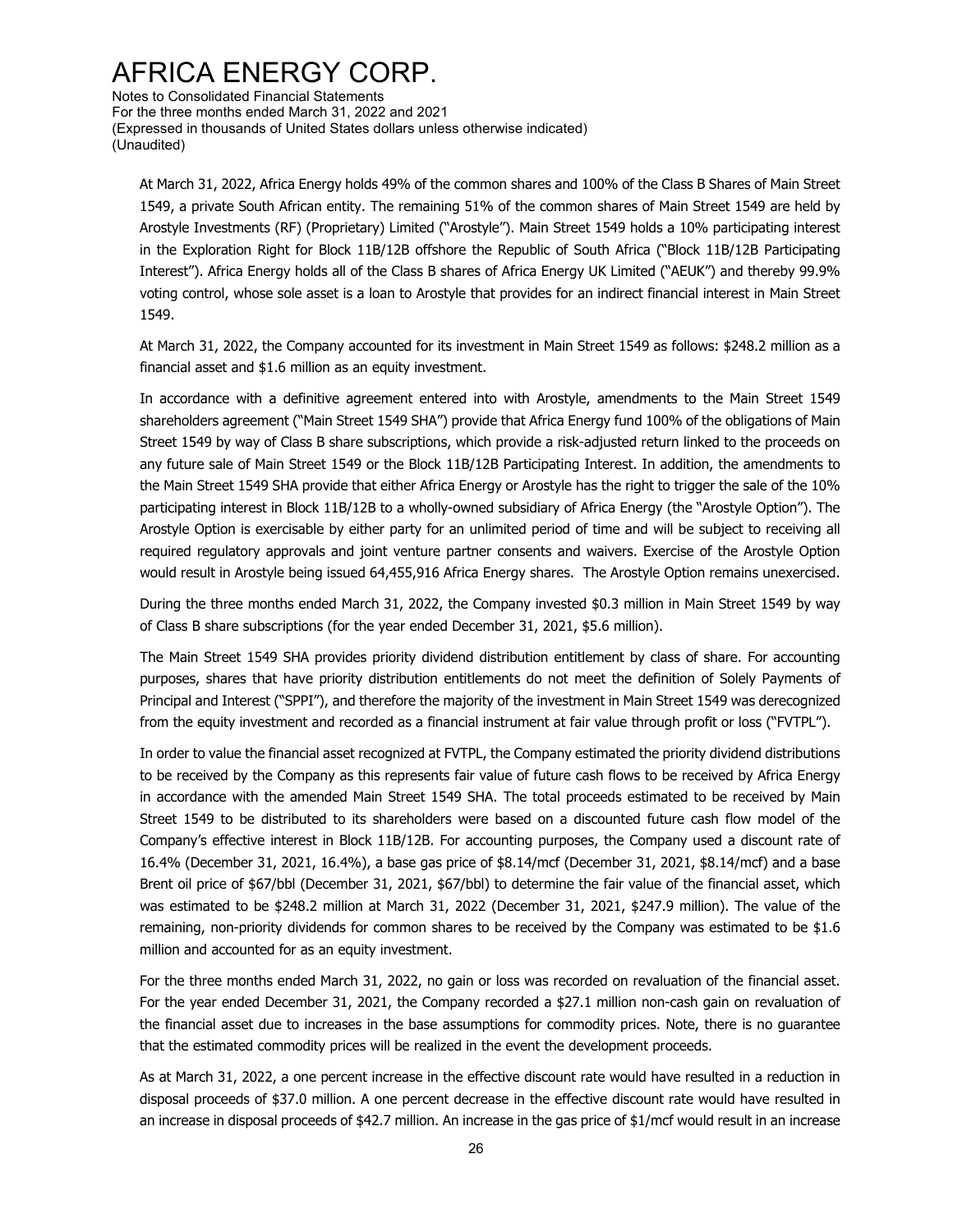Notes to Consolidated Financial Statements For the three months ended March 31, 2022 and 2021 (Expressed in thousands of United States dollars unless otherwise indicated) (Unaudited)

in disposal proceeds of \$37.7 million and a decrease of \$1/mcf would result in a decrease in disposal proceeds of \$37.9 million. An increase in the Brent oil price of \$5/bbl would result in an increase in disposal proceeds of \$12.9 million and a decrease of \$5/bbl would result in a decrease in disposal proceeds of \$12.9 million. In terms of the actual disposal proceeds used in the model, a \$30.0 million increase/decrease in the disposal proceeds would create an after-tax impact of \$27.0 million.

In accordance with the Block 11B/12B farmin agreements entered into with each of Total E&P South Africa BV ("Total"), a wholly-owned subsidiary of Total Energies, and CNR International (South Africa) Limited ("CNRI"), a wholly-owned subsidiary of Canadian Natural Resources Limited, in the event of a commercial discovery and granting of a Production Right, Main Street 1549 will be obligated to fund a discovery bonus. If the proposed development is for exploitation of predominantly oil, Main Street 1549 will be obligated to pay Total and CNRI up to \$90.0 million depending on the amount of reserves at that time. If the proposed development is for exploitation of gas, Main Street 1549 will be obligated to pay Total and CNRI up to \$24.0 million depending on the amount of reserves at that time. If the joint venture partnership on Block 11B/12B applies for a Production Right, the Company may be required to provide suitable guarantees at the time of application to support its discovery bonus obligation.

At March 31, 2022, Main Street 1549 has not accrued any material obligations related to the commercial discovery bonus.

The Company recognized a loss of \$0.02 million for period ended March 31, 2022 relating to its share of the loss from its equity investment in Main Street 1549 (The Company recognized losses of \$0.005 million for the three months ended March 31, 2021).

The Company has determined there are no indicators of impairment in Main Street 1549 at March 31, 2022.

The following is a financial summary of Main Street 1549:

|                                                      | March 31,<br>2022 | December 31,<br>2021 |
|------------------------------------------------------|-------------------|----------------------|
| Cash and cash equivalents included in current assets | \$<br>52          | \$<br>50             |
| Other current assets                                 | 2,003             | 2,005                |
| Non-current assets                                   | 105,252           | 104,967              |
| Preferential interest on dividend distributions (1)  | (103, 669)        | (103, 405)           |
| <b>Current liabilities</b>                           | (379)             | (325)                |
| Net assets of Main Street 1549                       | \$<br>3,259       | \$<br>3,292          |
| Percentage of ownership                              | 49%               | 49%                  |
| Proportionate share of Main Street 1549's net assets | 1,597             | 1,613                |

| For the three months ended                         | March 31,<br>2022 | March 31,<br>2021 |
|----------------------------------------------------|-------------------|-------------------|
| Operating expense                                  | (12)              | (13)              |
| Finance (loss) / income                            | (20)              |                   |
| Net loss and comprehensive loss                    | (32)              | (11)              |
| Percentage of ownership                            | 49%               | 49%               |
| Proportionate share of Main Street 1549's net loss | (16)              | (5)               |

(1) Included in the financial summary is an adjustment for preferential interest on dividend distributions.

At March 31, 2022, Main Street 1549 had cash of \$0.05 million (gross) with working capital of \$1.7 million (gross).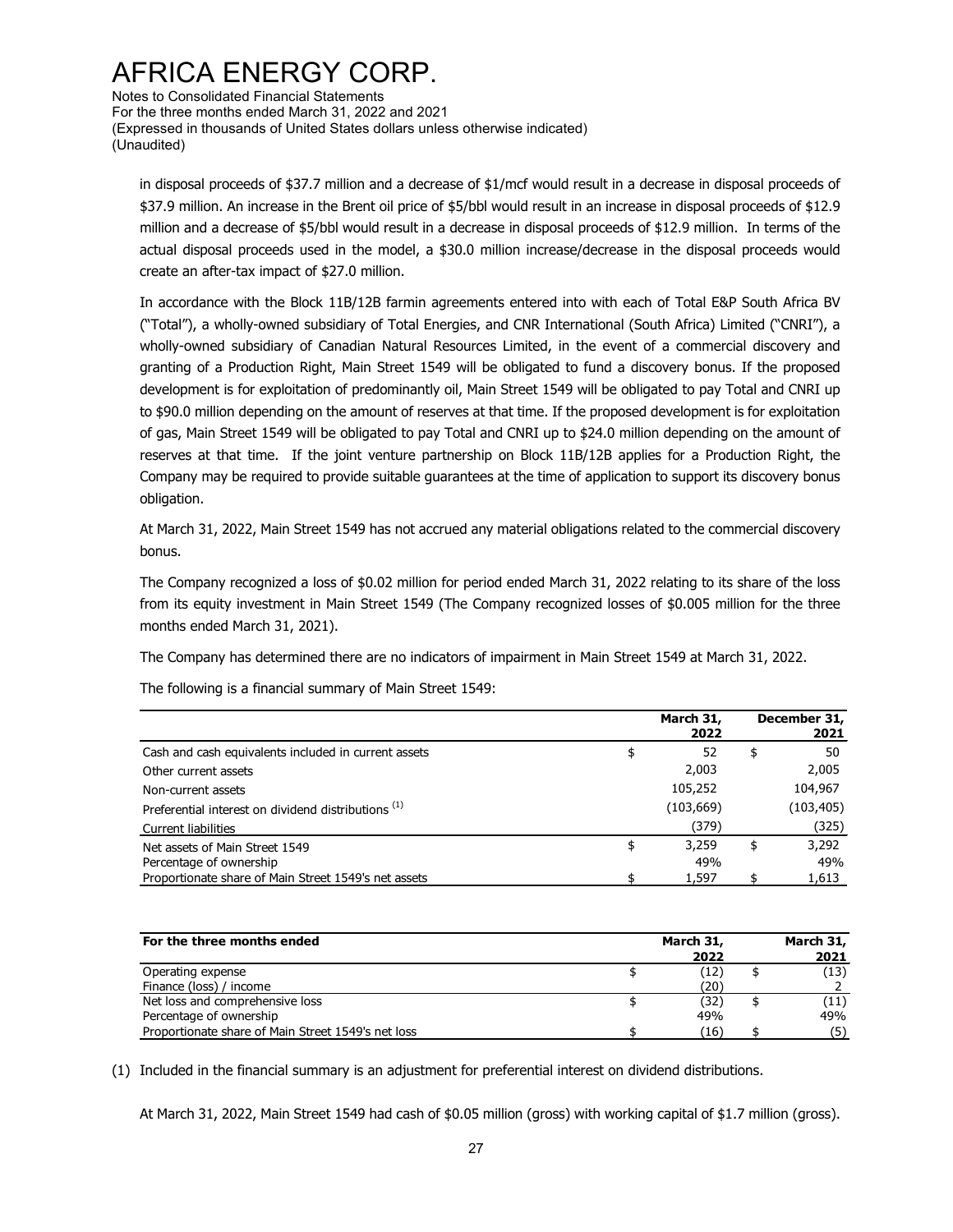Notes to Consolidated Financial Statements For the three months ended March 31, 2022 and 2021 (Expressed in thousands of United States dollars unless otherwise indicated) (Unaudited)

#### **4) Investment in Pancontinental Namibia:**

The Company owns one-third of the shares of Pancontinental Namibia, which holds a 43.85% participating interest in PEL 37 offshore the Republic of Namibia. The Company's effective interest in PEL 37 is therefore 14.6%. Pancontinental Namibia is currently seeking an extension to the Second Renewal Exploration Period, which expired on March 27, 2021. The PEL 37 joint venture partnership has fulfilled its obligations of the last exploration period. The Company fully wrote off the value of its investment in Pancontinental Namibia in 2018.

#### **5) Intangible exploration assets:**

|                                                                                                              | March 31,<br>2022 | December 31,<br>2021 |                       |  |  |
|--------------------------------------------------------------------------------------------------------------|-------------------|----------------------|-----------------------|--|--|
| Net carrying amount, beginning of the period<br>Intangible exploration expenditures<br>Farmout proceeds, net | 6,525<br>-        |                      | 7,168<br>200<br>(843) |  |  |
| Net carrying amount, end of the period                                                                       | 6.525             |                      | 6,525                 |  |  |

As at March 31, 2022, \$6.5 million of exploration expenditures have been capitalized as intangible exploration assets (December 31, 2021, \$6.5 million). These expenditures relate to license fees, geological, geophysical and well studies and general and administrative costs related to Block 2B.

On April 19, 2021, the Company completed two farmout agreements whereby the Company transferred an aggregate 62.5% participating interest in the Block 2B Exploration Right. Africa Energy retains a 27.5% participating interest in Block 2B.

Africa Energy farmed-out a 50% participating interest and transferred operatorship in Block 2B to Azinam Limited, which was acquired by Eco (Atlantic) Oil & Gas Ltd. ("Eco") on March 28, 2022. In consideration for the assignment of this interest, Africa Energy was paid \$0.8 million at close, which includes reimbursement of costs incurred prior to completion. In addition, Eco will pay a disproportionate amount of the Gazania-1 exploration well and other joint venture costs on behalf of the Company. To support this obligation, Eco placed \$20.1 million in escrow on April 14, 2022, subsequent to which Africa Energy repaid a \$1.5 million deposit to Eco.

Africa Energy farmed-out a 12.5% participating interest in Block 2B to Panoro Energy ASA ("Panoro"). In consideration for the assignment of this interest, Panoro will pay a disproportionate amount of the Gazania-1 exploration well costs on behalf of the Company.

No general and administrative expenses were capitalized to intangible exploration assets during the three months ended March 31, 2022 (for the year ended December 31, 2021, \$0.06 million).

The Company has determined that as at March 31, 2022, intangible exploration assets are not impaired.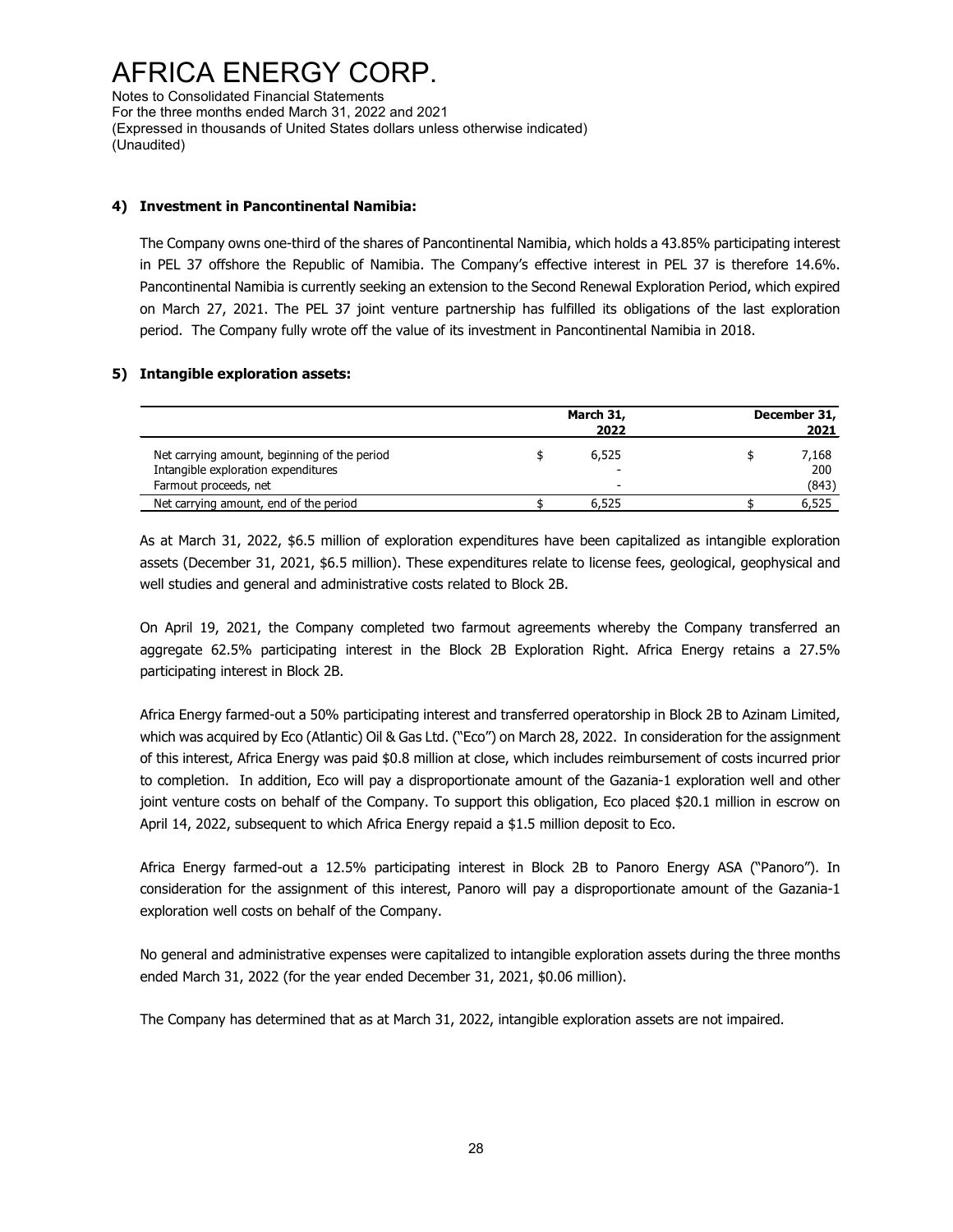Notes to Consolidated Financial Statements For the three months ended March 31, 2022 and 2021 (Expressed in thousands of United States dollars unless otherwise indicated) (Unaudited)

#### **6) Share capital:**

- a) The Company is authorized to issue an unlimited number of common shares with no par value.
- b) Issued:

|                                  |             | March 31, 2022 |  | <b>December 31, 2021</b> |               |         |
|----------------------------------|-------------|----------------|--|--------------------------|---------------|---------|
|                                  | <b>Note</b> | <b>Shares</b>  |  | Amount                   | <b>Shares</b> | Amount  |
| Balance, beginning of the period |             | 1,398,603,039  |  | 358,436                  | 1,395,333,039 | 357,905 |
| Exercise of options              | я           |                |  |                          | 3,270,000     | 531     |
| Balance, end of the period       |             | 1,398,603,039  |  | 358,436                  | 1,398,603,039 | 358,436 |

#### **7) Share purchase options:**

At the Annual General and Special Meeting held on June 10, 2021, the Company's shareholders ratified and approved the Company's stock option plan (the "Plan"). The Plan provides that the aggregate number of incentive stock options issued shall not exceed 10% of the total common shares outstanding, and that the option exercise price will not be below the market trading value of the Company's shares at the time of grant. The term of any option granted under the Plan will be fixed by the Board of Directors and may not exceed five years from the date of grant. Vesting periods are determined by the Board of Directors and no optionee shall receive a grant of more than 5% of the Company's total common shares outstanding.

Share purchase options outstanding are as follows:

|                                      |                          | March 31, 2022           |               | December 31, 2021       |  |  |  |
|--------------------------------------|--------------------------|--------------------------|---------------|-------------------------|--|--|--|
|                                      |                          | <b>Weighted average</b>  |               | <b>Weighted average</b> |  |  |  |
|                                      | <b>Number</b>            | exercise price           | <b>Number</b> | exercise price          |  |  |  |
|                                      | of options               | (CAD\$)                  | of options    | (CAD\$)                 |  |  |  |
| Outstanding, beginning of the period | 62,720,000               | 0.22                     | 42,780,000    | 0.18                    |  |  |  |
| Granted                              | 21,780,000               | 0.25                     | 23,210,000    | 0.28                    |  |  |  |
| Exercised                            | $\overline{\phantom{a}}$ | $\overline{\phantom{a}}$ | (3,270,000)   | 0.12                    |  |  |  |
| Balance, end of the period           | 84,500,000               | 0.23                     | 62,720,000    | 0.22                    |  |  |  |

i) During the three months ended March 31, 2022, no stock options were exercised. During the year ended December 31, 2021, 3,270,000 stock options were exercised from which \$0.2 million in contributed surplus was transferred to share capital.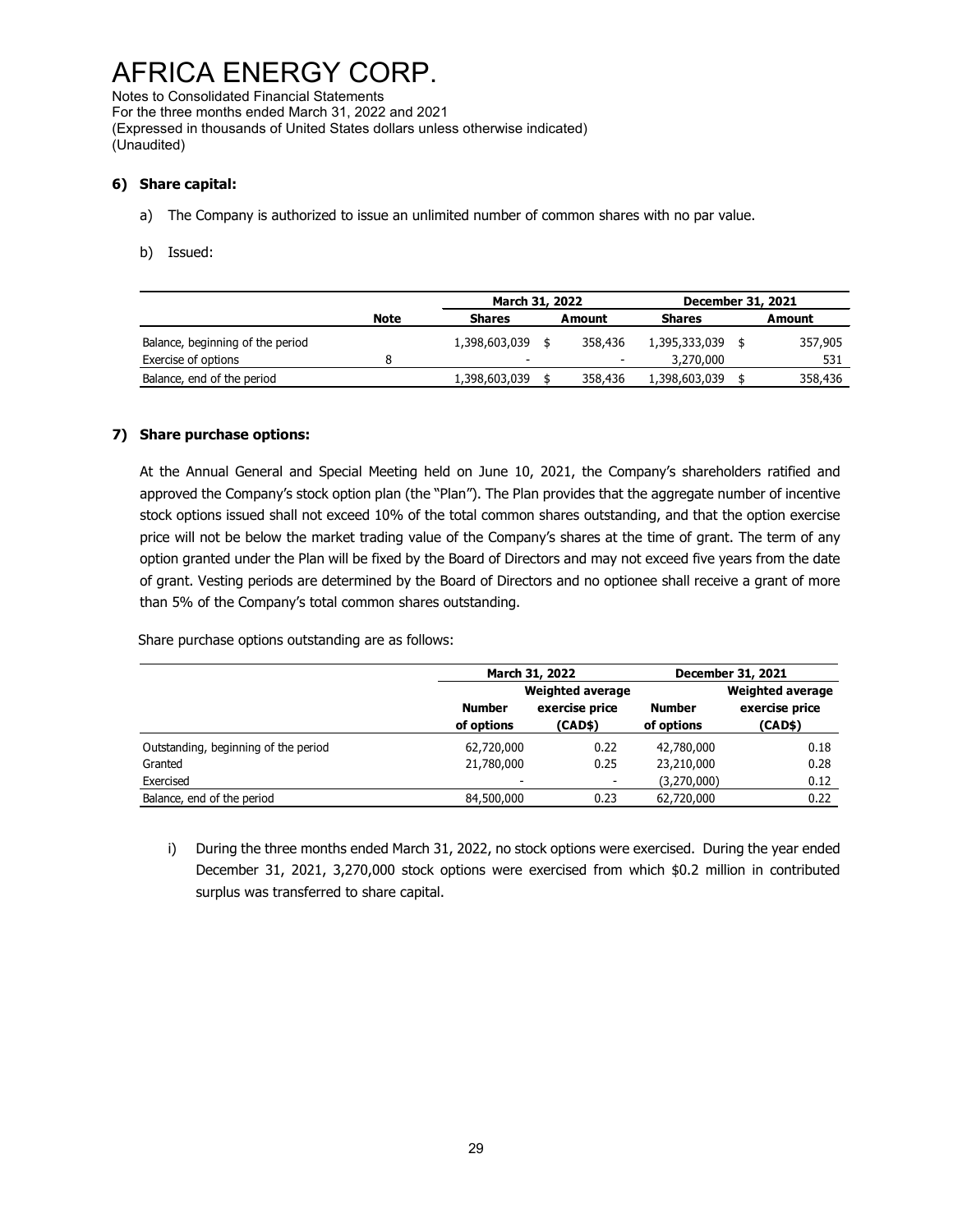Notes to Consolidated Financial Statements For the three months ended March 31, 2022 and 2021 (Expressed in thousands of United States dollars unless otherwise indicated) (Unaudited)

The fair value of each option granted is estimated on the date of grant using the Black-Scholes options pricing model. The fair value of each option granted during the three months ended March 31, 2022 and the year ended December 31, 2021 were estimated on the date of grant using the following assumptions:

|                                             | 2022                     | 2021       |
|---------------------------------------------|--------------------------|------------|
| Number of options granted during the period | 21,780,000               | 23,210,000 |
| Fair value of options granted (CAD\$)       | 0.12                     | 0.15       |
| Risk-free interest rate (%)                 | 2.24                     | 1.26       |
| Expected life (years)                       | 3.00                     | 3.00       |
| Expected volatility (%)                     | 74                       | 88         |
| Expected dividend yield                     | $\overline{\phantom{0}}$ |            |

The following table summarizes information regarding stock options outstanding at March 31, 2022:

| Weighted average exercise price<br>(CAD\$/share) | <b>Options outstanding</b> | Weighted average remaining<br>contractual life in years |
|--------------------------------------------------|----------------------------|---------------------------------------------------------|
| 0.170                                            | 2,500,000                  | 0.26                                                    |
| 0.165                                            | 11,230,000                 | 1.12                                                    |
| 0.245                                            | 11,285,000                 | 1.92                                                    |
| 0.170                                            | 14,495,000                 | 2.99                                                    |
| 0.275                                            | 23,210,000                 | 4.62                                                    |
| 0.250                                            | 21,780,000                 | 4.99                                                    |
| 0.229                                            | 84,500,000                 | 3.48                                                    |

2,500,000 options granted at CAD\$0.17 per share during 2017 cliff vest three years from the date of grant and expire after five years. All remaining options granted vest over a two-year period, with one-third vesting immediately, and expire five years after the grant date.

The following table summarizes information regarding stock options exercisable at March 31, 2022:

| Weighted average exercise price<br>(CAD\$/share) | <b>Options exercisable</b> | Weighted average remaining<br>contractual life in years |
|--------------------------------------------------|----------------------------|---------------------------------------------------------|
| 0.170                                            | 2,500,000                  | 0.26                                                    |
| 0.165                                            | 11,230,000                 | 1.12                                                    |
| 0.245                                            | 11,285,000                 | 1.92                                                    |
| 0.170                                            | 14,495,000                 | 2.99                                                    |
| 0.275                                            | 7,736,667                  | 4.62                                                    |
| 0.250                                            | 7,260,000                  | 4.99                                                    |
| 0.210                                            | 54,506,667                 | 2.76                                                    |

The Company recognized \$1.1 million in stock-based compensation expense for the three months ended March 31, 2022 (\$0.2 million for the three months ended March 31, 2021).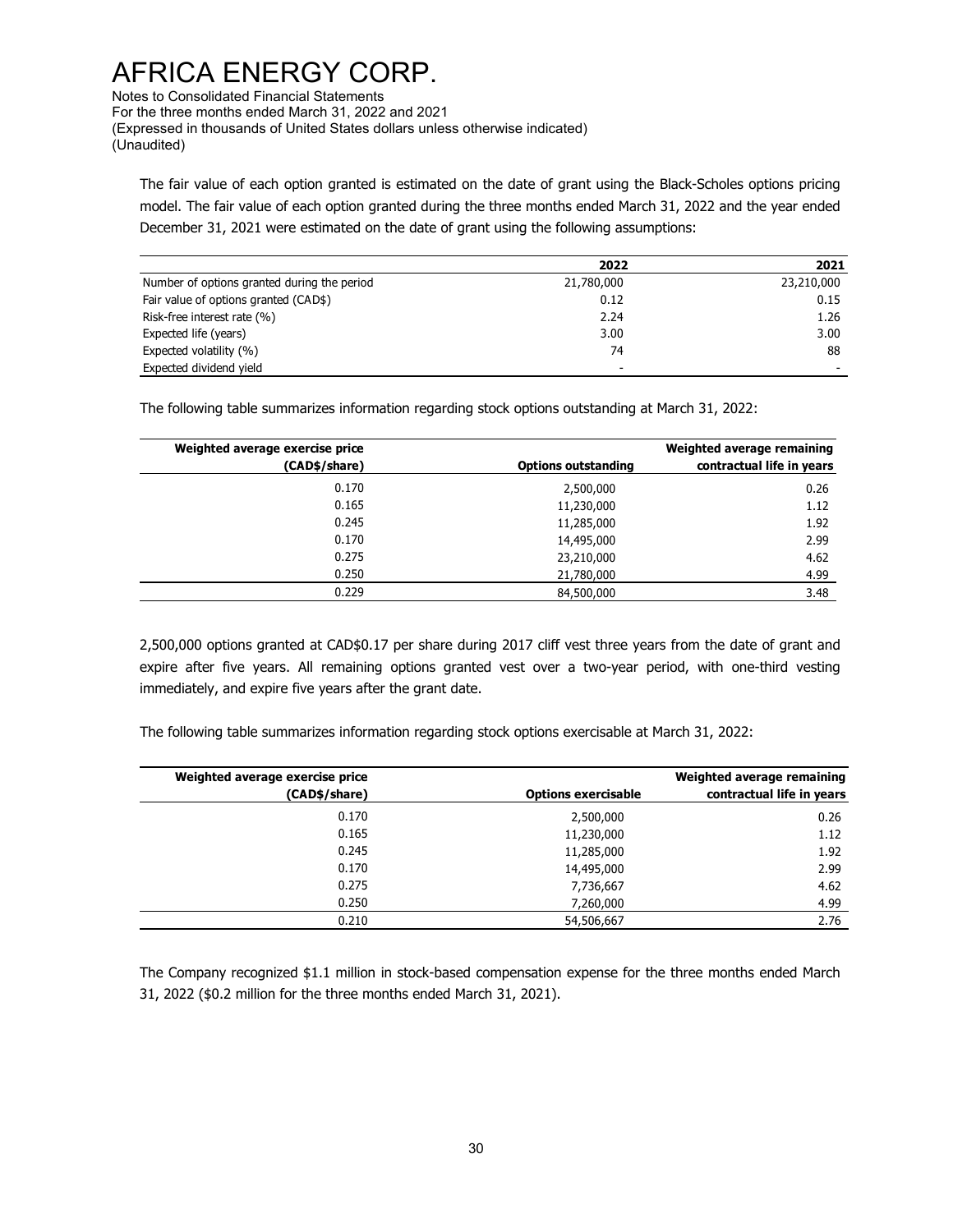Notes to Consolidated Financial Statements For the three months ended March 31, 2022 and 2021 (Expressed in thousands of United States dollars unless otherwise indicated) (Unaudited)

#### **8) Finance income and expense:**

Finance income and expense is comprised of the following:

| For the three months ended                                  | March 31,<br>2022 |              |  | March 31,<br>2021 |  |  |
|-------------------------------------------------------------|-------------------|--------------|--|-------------------|--|--|
| Interest and other income<br>Foreign exchange (gain) / loss |                   | (4)<br>(118) |  | (11)              |  |  |
| Finance expense<br>Finance income                           |                   | -<br>(122)   |  |                   |  |  |

#### **9) Related party transactions:**

a) Transactions with AOC:

At March 31, 2022, AOC owned 19.8% of the common shares of Africa Energy.

Under the terms of the General Service Agreement between AOC and the Company for the provision of administrative services, AOC invoiced the Company \$0.01 million during the three months ended March 31, 2022 (\$0.02 million for the three months ended March 31, 2021). At March 31, 2022, the outstanding balance payable to AOC was \$ nil (at December 31, 2021, \$ nil). The service fee charged to the Company by AOC is for the provision of administrative services and is intended to cover the administrative and salary costs paid by AOC on behalf of Africa Energy. The service fee is recognized as part of consulting fees.

Under the terms of the General Technical and Administrative Service Agreement with Africa Oil SA Corp. ("AOSAC"), a wholly-owned subsidiary of AOC, the Company invoiced AOSAC \$0.1 million during the three months ended March 31, 2022 (\$0.1 million for the three months ended March 31, 2021). The consulting fee charged to AOSAC by the Company is intended to cover the costs of the Company's employees that are providing AOSAC with technical and administrative services related to AOC's interest in Block 3B/4B offshore South Africa. The consulting fee is recognized as a reduction in salaries and benefits expense, and office and general costs.

#### **10) Net Loss per share:**

| For the three months ended                                                  | March 31, 2022 |                          |                            |                      | March 31, 2021           |                 |                          |                            |                      |                          |
|-----------------------------------------------------------------------------|----------------|--------------------------|----------------------------|----------------------|--------------------------|-----------------|--------------------------|----------------------------|----------------------|--------------------------|
|                                                                             |                |                          | <b>Weighted Average</b>    |                      |                          |                 |                          | <b>Weighted Average</b>    |                      |                          |
|                                                                             | Net profit     |                          | <b>Number of</b><br>shares | Per share<br>amounts |                          | <b>Net loss</b> |                          | <b>Number of</b><br>shares | Per share<br>amounts |                          |
| Basic earnings per share<br>Net loss attributable to common<br>shareholders |                | (2, 395)                 | 1,398,603,039              | \$                   | (0.00)                   | \$              | (2,366)                  | 1,395,333,039              | \$                   | (0.00)                   |
| Effect of dilutive securities                                               |                | $\overline{\phantom{0}}$ | $\overline{\phantom{0}}$   |                      | $\overline{\phantom{0}}$ |                 | $\overline{\phantom{a}}$ | $\overline{\phantom{a}}$   |                      | $\overline{\phantom{0}}$ |
| Dilutive loss per share                                                     |                | (2,395)                  | 1,398,603,039              |                      | (0.00)                   |                 | (2,366)                  | 1,395,333,039              |                      | (0.00)                   |

For the three months ended March 31, 2022, 84,500,000 options were anti-dilutive and were not included in the calculation of dilutive loss per share (three months ended March 31, 2021, 42,780,000).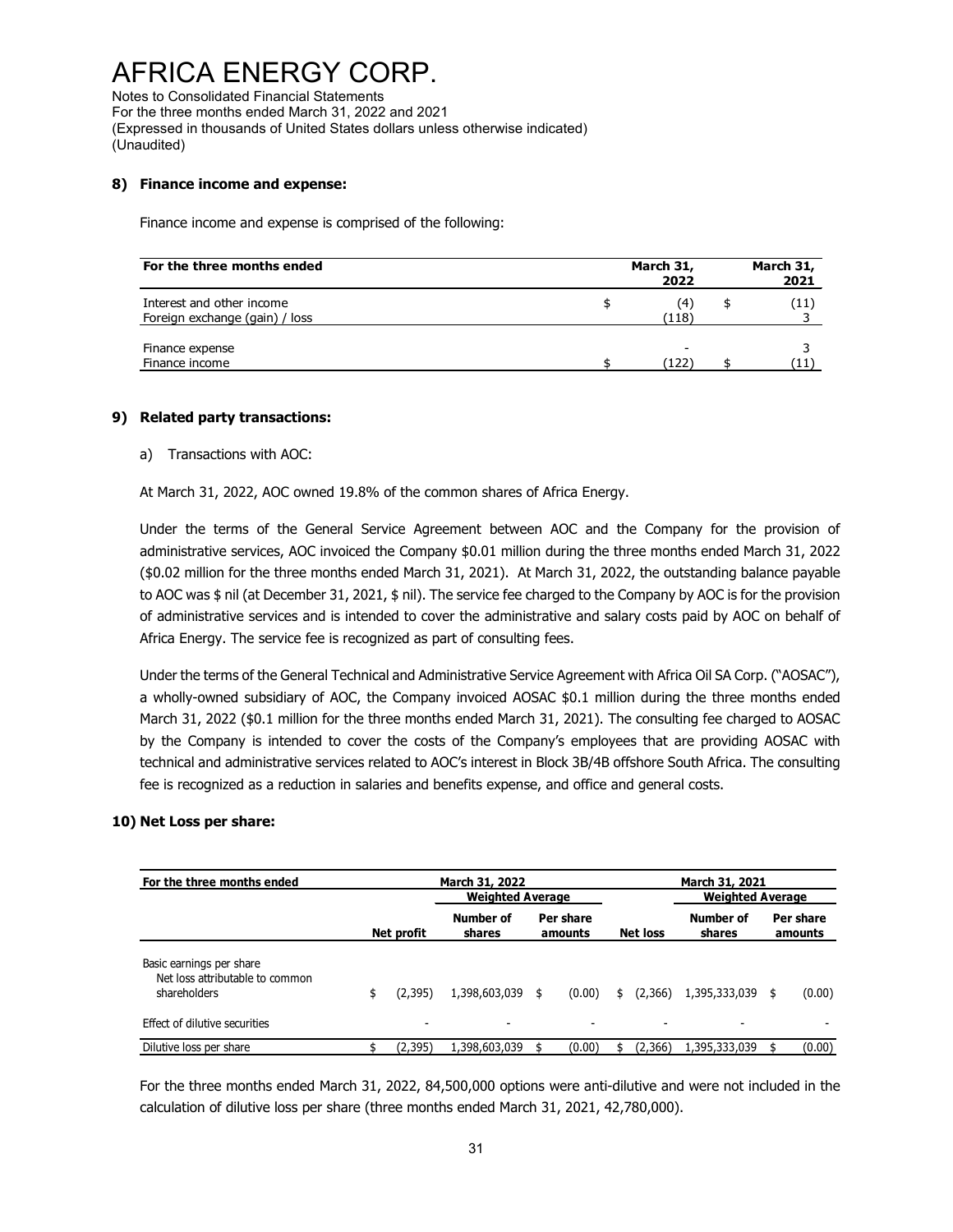Notes to Consolidated Financial Statements For the three months ended March 31, 2022 and 2021 (Expressed in thousands of United States dollars unless otherwise indicated) (Unaudited)

#### **11) Financial instruments:**

Assets and liabilities at March 31, 2022 that are measured at fair value are classified into levels reflecting the method used to make the measurements. Fair values of assets and liabilities included in Level 1 are determined by reference to quoted prices in active markets for identical assets and liabilities. Assets and liabilities in Level 2 include valuations using inputs other than quoted prices for which all significant inputs are observable, either directly or indirectly. Level 3 valuations are based on inputs that are unobservable and significant to the overall fair value measurement.

The Company's cash and cash equivalents, accounts receivable, accounts payable and accrued liabilities and leases payable are assessed on the fair value hierarchy described above. The Company's cash and cash equivalents, receivables and accounts payable and accrued liabilities are classified as Level 2. The Company's investments in associates and joint venture and financial assets are classified as Level 3. Assessment of the significance of a particular input to the fair value measurement requires judgment and may affect the placement within the fair value hierarchy level. The fair value approximates the carrying value due to the short maturity. There were no transfers between levels in the fair value hierarchy in the period.

#### **12) Commitments and contingencies:**

PSA and Agreement Commitments

#### **Block 2B**

Under the terms of the Block 2B Exploration Right, the Company and its partners are currently in the Third Renewal Period, which is set to expire on November 16, 2022. The Third Renewal Period includes an obligation to drill a well.

Under the Thombo Share Purchase Agreement, the Company is obligated to the following:

1. At spud of the third well (the AJ-1 well drilled in 1988 being the first and only well drilled on Block 2B to date), pay \$0.5 million in cash or common shares of the Company valued at that time;

2. At spud of the fourth well, pay \$0.5 million in cash or common shares of the Company valued at that time; and

3. At declaration of commerciality by the joint operating committee, either;

a. pay \$0.5 million in cash or common shares of the Company valued at that time; or

b. in the event that a predetermined level of reserves is achieved, issue up to 20 million common shares of the Company depending on the amount of reserves at that time.

At March 31, 2022, management has assessed the likelihood and timing of future drilling and has not accrued any material obligations related to the above contingent consideration.